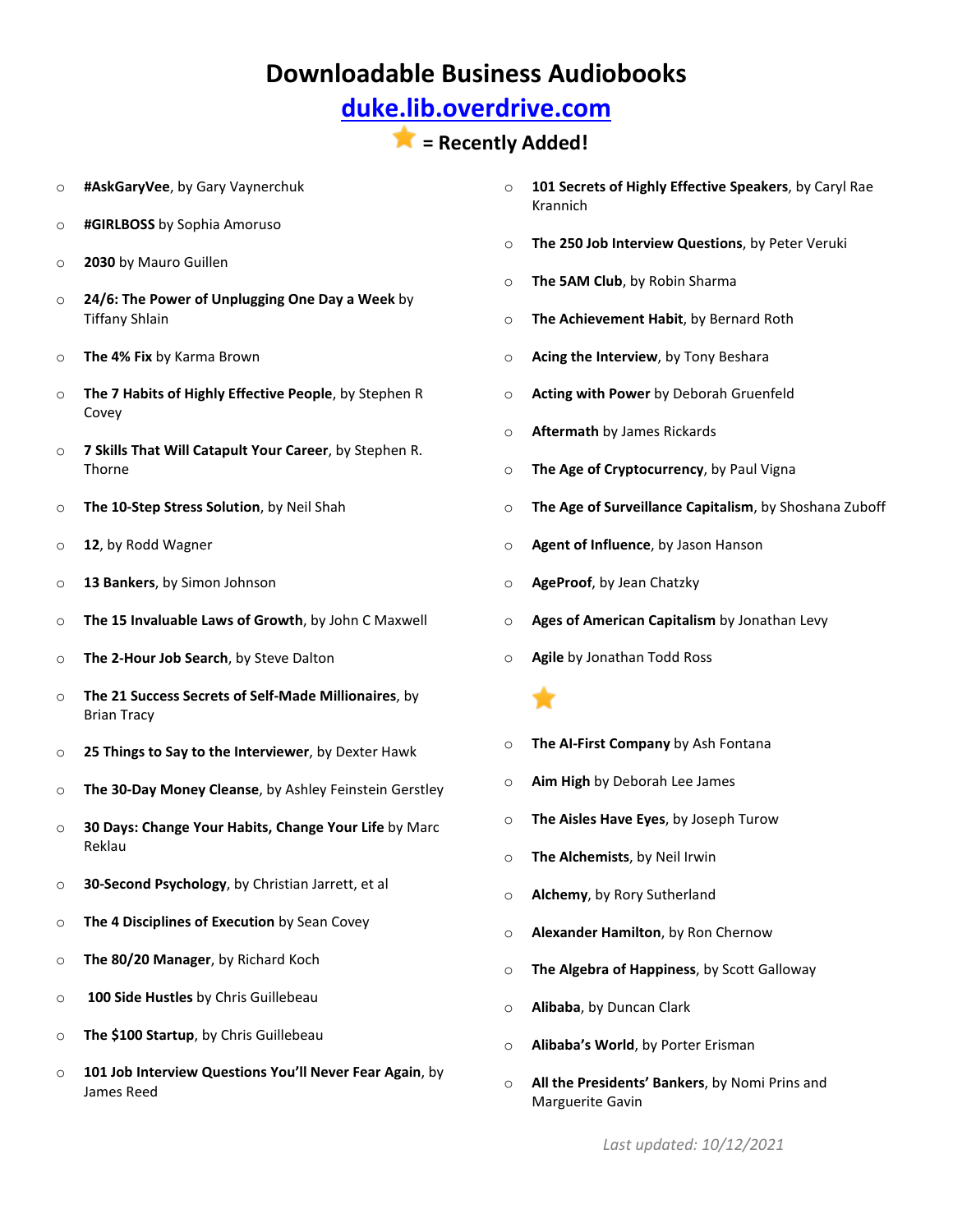## **[duke.lib.overdrive.com](http://duke.lib.overdrive.com/580CD704-325D-4FD1-8509-4C616352EDE6/10/50/en/Default.htm)**

- o **All You Have To Do Is Ask**, by Wayne Baker
- o **The Alliance**, by Reid Hoffman
- o **The Almanack of Naval Ravikant** by Eric Jorgenson
- o **The Alter Ego Effect**, by Todd Herman
- o **Altruism**, by Matthieu Ricard and Dan Woren
- o **Amazon Unbound** by Brad Stone
- o **American Crisis** by Andrew Cuomo
- o **American Dreams**, by Marco Rubio and Ricardo Suri
- o **American Kingpin**, by Nick Bilton
- o **American Oligarchs** by Andrea Bernstein
- o **An American Sickness**, by Elisabeth Rosenthal
- o **The American Story** by David Rubenstein
- o **America's Bank**, by Roger Lowenstein and Dean Robertson
- o **An Ugly Truth** by Sheera Frankel
- o **Andrew Carnegie**, by David Nasaw
- o **Angel Investing** by Sanjay Kulkarni
- o **Anthro-Vision** by Gillian Tett
- o **Antifragile**, by Nassim Nicholas Taleb

- o **Antitrust** by Amy Klobuchar
- o **Anxiety at Work** by Adrian Gostick
- o **Are You Smart Enough to Work at Google**, by William Poundstone
- o **Arguing with Zombies** by Paul Krugman
- o **The Art and Science of Results** by Joe Vitale
- o **The Art of Asking**, by Amanda Palmer
- o **The Art of Being Indispensible at Work** by Bruce Tulgan
- o **The Art of Gathering**, by Priya Parker
- o **The Art of Invisibility** by Kevin Mitnik
- o **The Art of Noticing**, by Rob Walker
- o **The Art of People**, by Dave Kerpen
- o **The Art of Selling Yourself**, by Adam Riccoboni
- o **The Art of the Start 2.0**, by Guy Kawasaki
- o **The Art of Thinking Clearly**, by Rolf Dobelli
- o **Ask A Manager**, by Alison Green
- o **The Ascent of Money** by Niall Ferguson
- o **The Aspirational Investor**, by Ashvin Chhabra
- o **The Assault on American Excellence** by Anthony Kronman
- o **Atomic Habits**, by James Clear
- o **The Attention Merchants**, by Tim Wu
- o **The Attributes** by Rich Diviney
- o **Awaken the Giant Within**, by Anthony Robbins
- o **Awkward**, by Ty Tashiro
- o **The Back Channel** by William Burns
- o **Bad Blood**, by John Carreyrou
- o **Bad Pharma**, by Ben Goldacre and Jonathan Cowley
- o **Badass Habits** by Jen Sincero
- o **Barking Up the Wrong Tree**, by Eric Barker
- *Last updated: 10/12/2021* o **Basic Economics**, by Thomas Sowell and Brian Emerson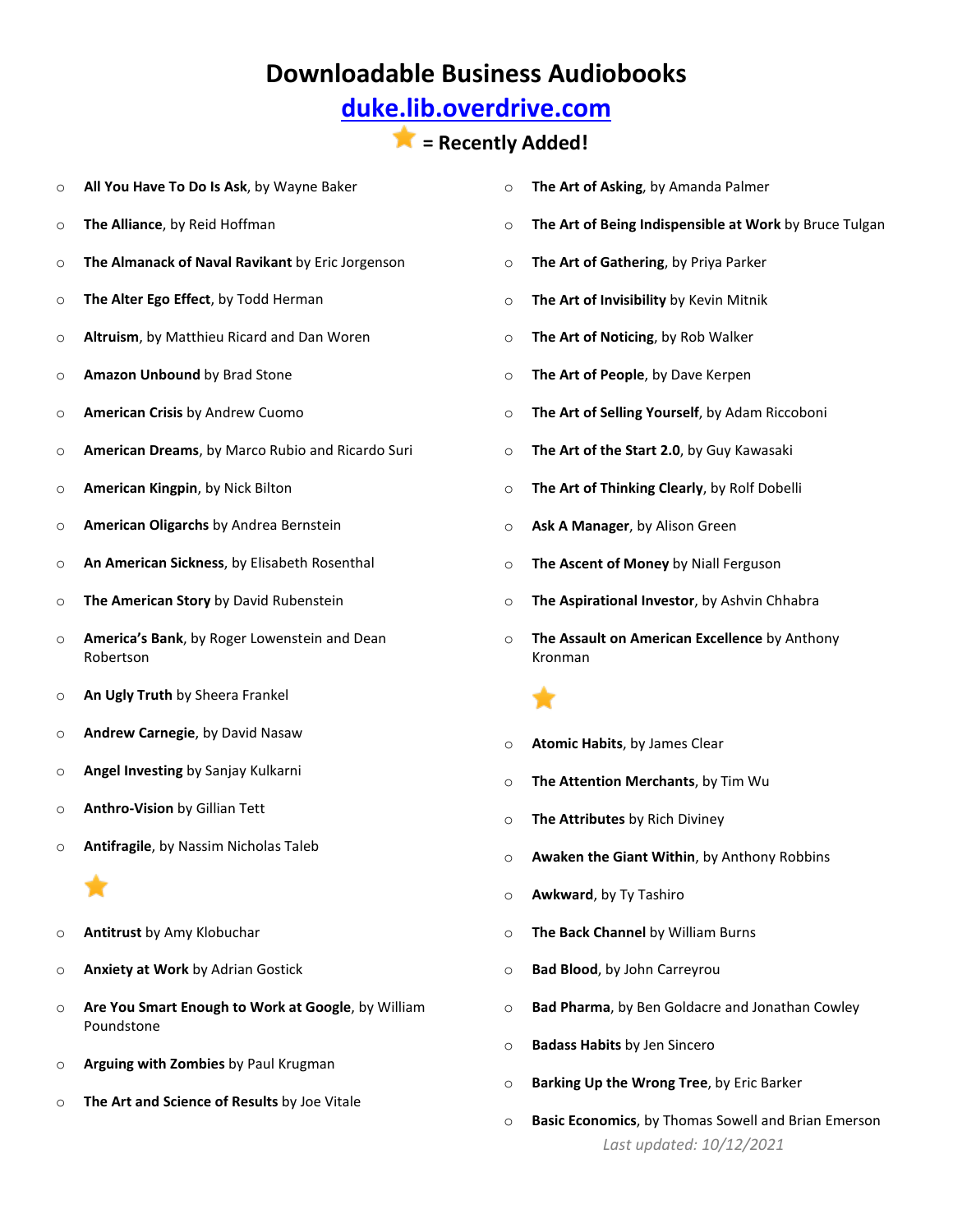## **[duke.lib.overdrive.com](http://duke.lib.overdrive.com/580CD704-325D-4FD1-8509-4C616352EDE6/10/50/en/Default.htm)**

### **= Recently Added!**

- o **BE 2.0** by Jim Collins
- o **Be Exceptional** by Joe Navarro
- o **Be Fearless**, by Jean Case
- o **Be Where Your Feet Are** by Scott O'Neil
- o **Beating the Street**, by Peter Lynch
- o **Because Internet** by Gretchen McCulloch
- o **Becoming Bulletproof** by Evy Poumpouras
- o **Becoming Steve Jobs**, by Brent Schlender
- o **Becoming the Boss**, by Lindsey Pollak
- o **Becoming Trader Joe** by Joe Coulombe
- o **Before Happiness**, by Shawn Achor
- o **Beginners** by Tom Vanderbilt
- o **Being Mortal**, by Atul Gawande
- o **Believe in People** by Charles Koch
- o **Believe IT** by Jamie Kern Lima
- o **The Best Investment Advice I Ever Received**, by Liz Clamen
- o **Best Self**, by Mike Bayer
- o **Betsey** by Betsey Johnson
- o **The Bettencourt Affair**, by Tom Sancton
- o **Better and Faster**, by Jeremy Gutsche
- o **Better Than Good**, by Zig Ziglar
- o **Betting on You** by Laurie Ruettimann
- o **Between Two Fires** by Joshua Yaffa
- o **Beyond Willpower**, by Alexander Loyd
- o **Bezonomics** by Brian Dumaine
- o **Biased**, by Jennifer L. Eberhardt, PhD
- o **Big Magic**, by Elizabeth Gilbert
- o **The Big Short**, by Michael Lewis
- o **The Big Thing**, by Phyllis Korkki
- o **Big Vape** by Jamie Ducharme
- o **The Biggest Bluff** by Maria Konnikova
- o **Billion Dollar Brand Club** by Lawrence Ingrassia
- o **Billion Dollar Loser** by Reeves Wiedeman
- o **Billion Dollar Whale**, by Tom Wright
- o **Biofeedback and Mindfulness in Everyday Life** by Inna Khazan
- o **Bitcoin Billionaires**, by Ben Mezrich
- o **Black Box Thinking**, by Matthew Syed and Simon Slater
- o **Black Edge**, by Sheelah Kolhatkar
- o **Black Fortunes** by Shomari Wills
- o **The Black Swan**, by Nassim Nicholas Taleb
- o **The Blind Side**, by Michael Lewis and Stephen Hoye
- o **Blink**: The Power of Thinking, by Malcolm Gladwell
- o **Blitzscaling**, by Reid Hoffman
- o **Blood and Oil** by Bradley Hope
- o **Blowing My Way to the Top** by Jen Atkin
- o **Blue Ocean Shift**, by W. Chan Kim
- o **Blue Ocean Strategy**, by W. Chan Kim
- o **Bold**, by Peter H. Diamandis
- o **Boomerang**, by Michael Lewis
- o **Boost**, by Michael Bar-Ali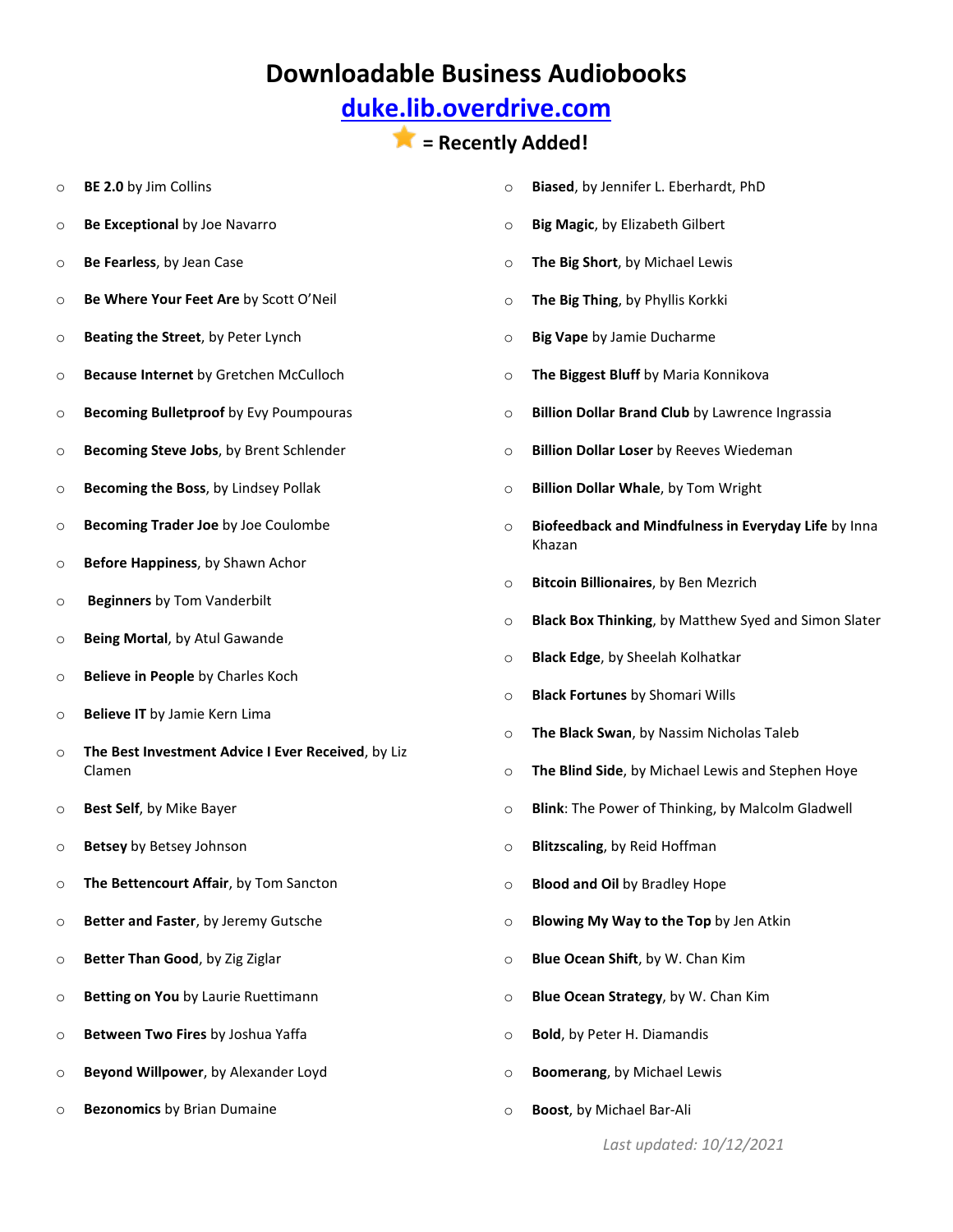## **[duke.lib.overdrive.com](http://duke.lib.overdrive.com/580CD704-325D-4FD1-8509-4C616352EDE6/10/50/en/Default.htm)**

- o **Bored and Brilliant**, by Manoush Zomorodi
- o **Bottle of Lies**, by Katherine Eban
- o **Bottom of the Pool** by Andy Andrews
- o **Braiding Sweetgrass** by Robin Wall Kimmerer
- o **The Brain Fog Fix**, by Dr. Mike Dow
- o **Brain Rules** by John Medina
- o **Brave New Work**, by Aaron Dignan
- o **Brave, Not Perfect**, by Reshma Saujani
- o **Braving the Wilderness**, by Brené Brown
- o **Brazillionaires**, by Alex Cuadros
- o **Break 'Em Up** by Zephyr Teachout
- o **Breaking Rockefeller**, by Peter B Doran
- o **Broke Millennial Takes On Investing**, by Erin Lowry
- o **Broke Millenial Talks Money** by Erin Lowry
- o **The Broken Ladder** by Keith Payne
- o **Brotopia** by Emily Chang
- o **The Buddha and the Badass** by Vishen Lakhiani
- o **Building a StoryBrand**, by Donald Miller
- o **Built to Belong** by Natalie Franke
- o **Built to Last**, by Jim Collins
- o **The Bullet Journal Method**, by Ryder Carroll
- o **Bullshit Jobs: A Theory**, by David Graeber
- o **Business Adventures**, by John Brooks
- o **Business Brilliant**, by Lewis Schiff
- o **The Business of Changing the World** by Raj Kumar
- o **The Business of Platforms**, by Michael A. Cusumano
- o **The Busy Leader's Handbook** by Quint Studer
- o **The Buy Side**, by Turney Duff
- o **Call Sign Chaos** by Jim Mattis



- o **Can't Knock the Hustle** by Matt Sullivan
- o **Capital and Ideology**, by Thomas Piketty
- o **Capitalism and Freedom**, by Milton Friedman
- o **Capitalism in America**, by Alan Greenspan
- o **The Captain Class**, by Sam Walker
- o **Captivate**, by Vanessa Van Edwards
- o **Captivology**, by Ben Parr
- o **The Captured Economy** by Brink Lindsey
- o **The Case for Climate Capitalism** by Tom Rand
- o **The Catalyst**, by Jonah Berger
- o **Challenger Sale**, by Matthew Dixon
- o **Change** by James Fouhey
- o **Chaos Monkeys**, by Antonio Garcia Martinez
- o **The Checklist Manifesto**, by Atul Gawande
- o **The Chickenshit Club**, by Jesse Eisinger
- o **China's Disruptors**, by Edward Tse and Arthur Morey
- o **Choice Not Chance** by Mike Krzyzewski
- o **The Circle**, by Dave Eggers
- o **The Citizen Patient**, by Nortin M. Hadler
- o **Civilization** by Niall Ferguson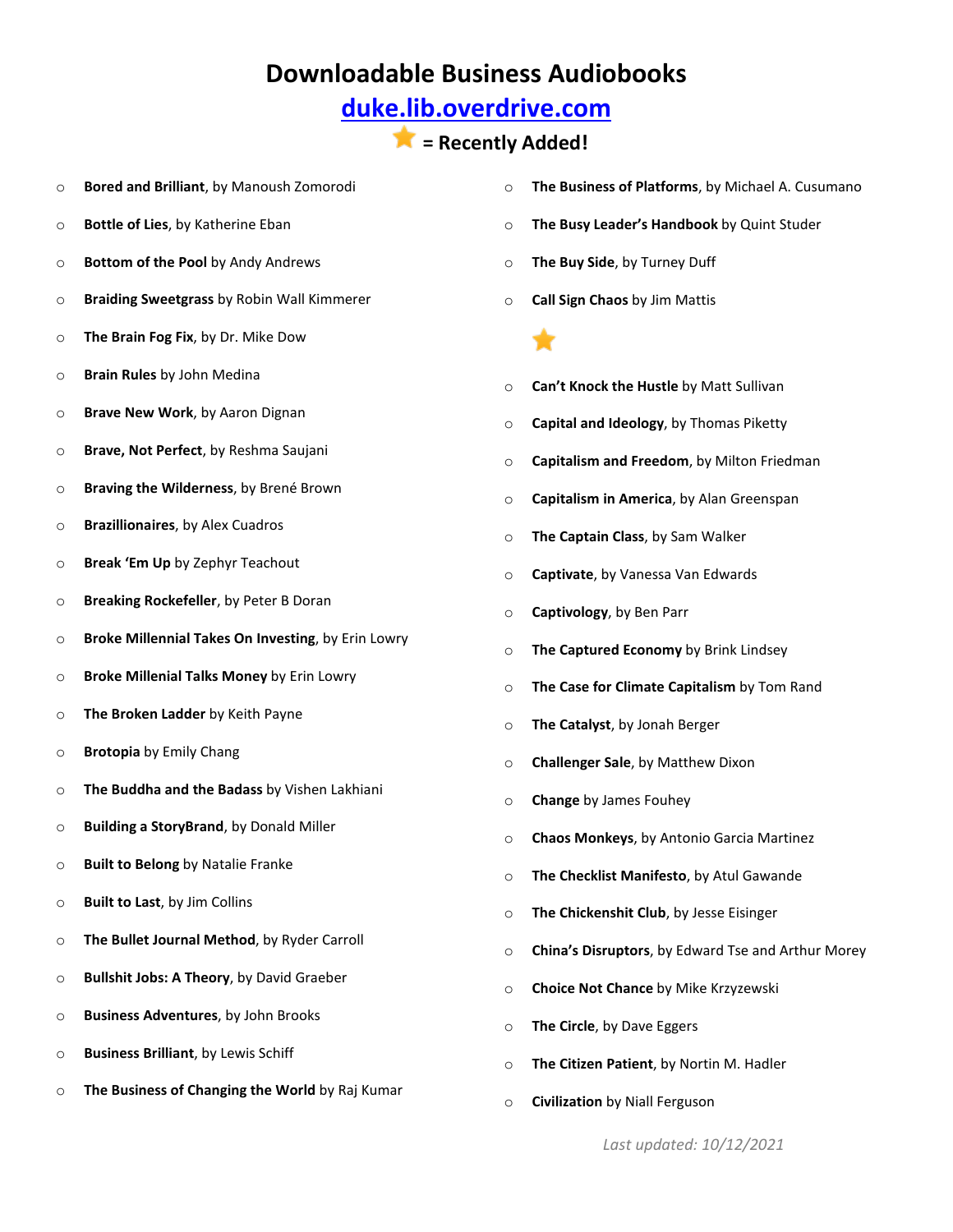## **[duke.lib.overdrive.com](http://duke.lib.overdrive.com/580CD704-325D-4FD1-8509-4C616352EDE6/10/50/en/Default.htm)**

### **= Recently Added!**

- o **Co-Active Coaching**, by Henry Kimsey-House
- o **The Coaching Habit**, by Michael Bungay Stanier
- o **The Code** by Margaret O'Mara
- o **The Code of Capital** by Katharina Pistor
- o **Coders**, by Clive Thompson
- o **The Coffeehouse Investor's Ground Rules** by Bill Schultheis
- o **Coffeeland** by Augustine Sedgewick
- o **Coined**, by Kabir Sehgal
- o **Collaborative Intelligence**, by Dawna Markova
- o **The Color of Money** by Mehrsa Baradaran
- o **Comeback Careers** by Mika Brzezinski
- o **The Common Good** by Robert Reich
- o **Common Sense** by Joel Greenblatt
- o **Common Stocks and Uncommon Profits** by Philip A. Fisher
- o **The Company I Keep** by Leonard A Lauder
- o **Competing Against Luck**, by Clayton M. Christensen
- o **Competition Overdose** by Maurice Stucke
- o **The Confidence Code**, by Katty Kay
- o **The Confidence Game** by Maria Konnikova
- o **Connect** by David Bradford
- o **Conscious Business**, by Fred Kofman
- o **Conscious Capitalism**, by John Mackey
- o **The Conscious Closet** by Elizabeth Cline
- o **Console Wars**, by Blake J Harris
- o **Conspiracy** by Ryan Holiday
- o **Contagious**, by Jonah Berger
- o **The Context Marketing Revolution** by Matthew Sweezey

- o **The Conversation** by Robert Livingston
- o **Conversational Intelligence**, by Judith E Glaser



- o **Covert Cows and Chick-fil-A**, by Steve Robinson
- o **Cracking Complexity** by David Benjamin
- o **Crashed**, by Adam Tooze
- o **The Craving Mind**, by Judson Brewer
- o **Creative Calling** by Chase Jarvis
- o **Creative Confidence**, by Tom Kelley
- o **Creative Selection**, by Ken Kocienda
- o **Creative Tresspassing** by Tania Katan
- o **Creativity, Inc.,** by Ed Catmull and Amy Wallace
- o **Cribsheet** by Emily Oster
- o **A Crowdfunder's Strategy Guide** by Jamey Stegmaier
- o **Crush It!**, by Gary Vaynerchuk
- o **Crushing It!** By Gary Vaynerchuk
- o **Cubed**, by Nikil Saval
- o **The Cult of We** by Eliot Brown
- o **The Culture Code** by Daniel Coyle
- o **The Culture Map**, by Erin Meyer
- o **A Curious Mind**, by Brian Grazer and Charles Fishman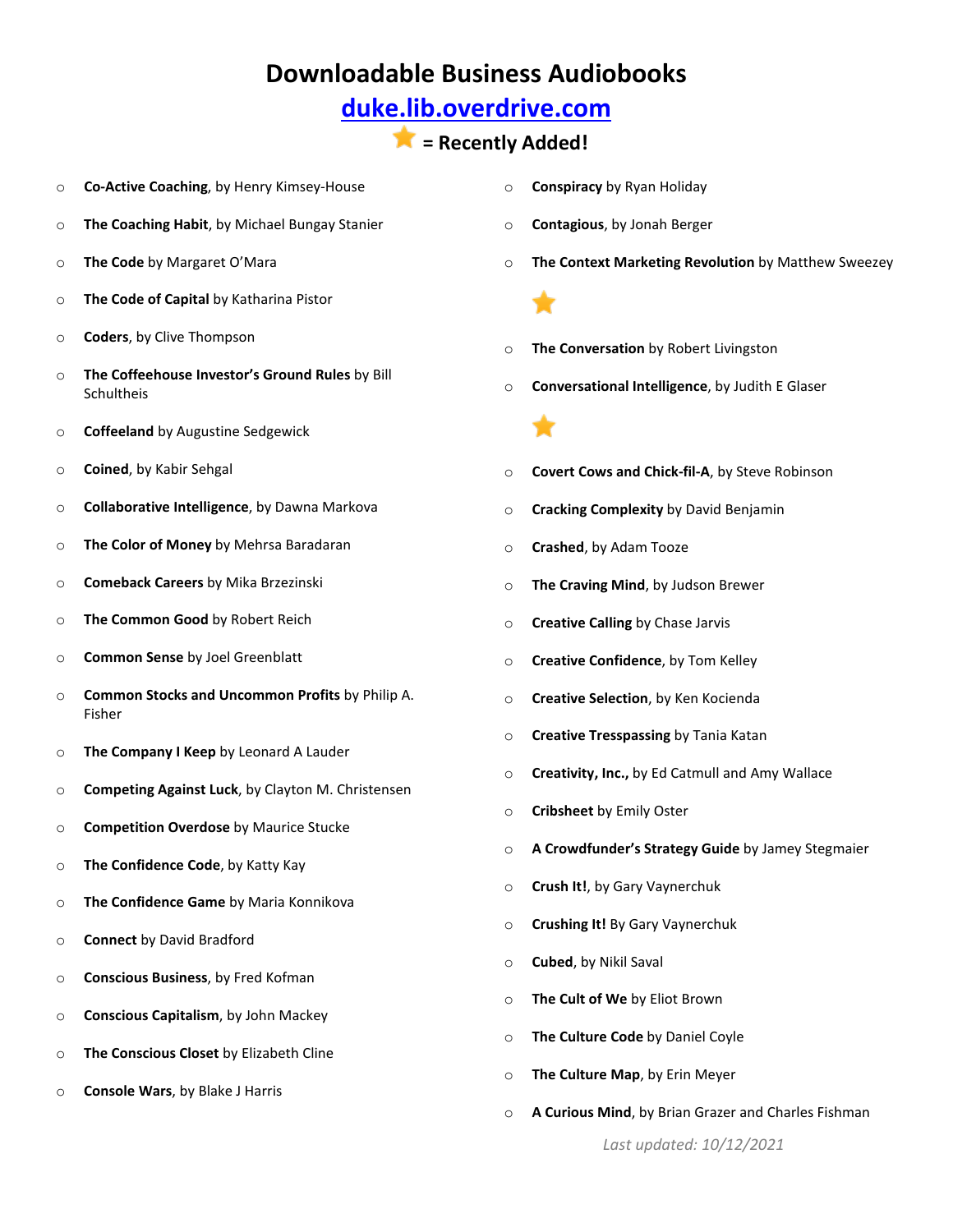## **[duke.lib.overdrive.com](http://duke.lib.overdrive.com/580CD704-325D-4FD1-8509-4C616352EDE6/10/50/en/Default.htm)**

- o **The Danger Within Us**, by Jeanne Lenzer
- o **Dare to Lead**, by Brené Brown
- o **Daring Greatly**, by Brené Brown
- o **The Dark Net**, by Jamie Bartlett
- o **Dark Towers** by David Enrich
- o **The Data Detective** by Tim Harford
- o **Data-ism**, by Steve Lohr
- o **David and Goliath**, by Malcolm Gladwell
- o **Dear Chairman**, by Jeff Gramm

- o **Deaths of Despair and the Future of Capitalism** by Kate Harper
- o **Decisive**, by Chip and Dan Heath
- o **Decoding Greatness** by Ron Friedman
- o **Dedicated** by Pete Davis
- o **Deep Work**, by Cal Newport

- o **The Deficit Myth** by Stephanie Kelton
- o **Delivering Happiness**, by Tony Hsieh
- o **Democracy in Chains**, by Nancy MacLean
- o **Designing Your Life**, by Bill Burnett
- o **Designing Your Work Life** by Bill Burnett
- o **Destiny Disrupted**, by Tamim Ansary
- o **Develop** by Ted Fleming
- o **Developing the Leader Within You 2.0** by John C Maxwell
- o **Devil's Playbook** by Lauren Etter
- o **The Dichotomy of Leadership**, by Jocko Willink
- o **Die Empty**, by Todd Henry
- o **Die With Zero** by Bill Perkins
- o **Digital Body Language** by Erica Dhawan
- o **Digital Gold**, by Nathaniel Popper and Robert Fass
- o **Digital Minimalism**, by Cal Newport
- o **Dirty Gold** by Kyra Gurney
- o **Dirty Work** by Eyal Press
- o **Disney's Land** by Richard Snow
- o **Disrupted**, by Dan Lyons
- o **Divergent Mind**, by Jenara Nerenberg
- o **The Divide**, by Matt Taibbi
- o **Do It Scared** by Ruth Soukup
- o **Do More, Spend Less**, by Brad Wilson
- o **Do Nothing**, by Celeste Headlee
- o **Do Over** by Jon Acuff
- o **Doesn't Hurt to Ask** by Trey Gowdy
- o **Doing Agile Right** by Darrell Rigby
- o **Dollars and Sense**, by Dan Ariely
- o **The Domino's Story** by Marcia Layton Turner
- o **Don't Be Evil** by Rana Foroohar
- o **Don't Keep Your Day Job** by Cathy Heller
- o **Door to Door**, by Edward Humes
- o **Dopesick** by Beth Macy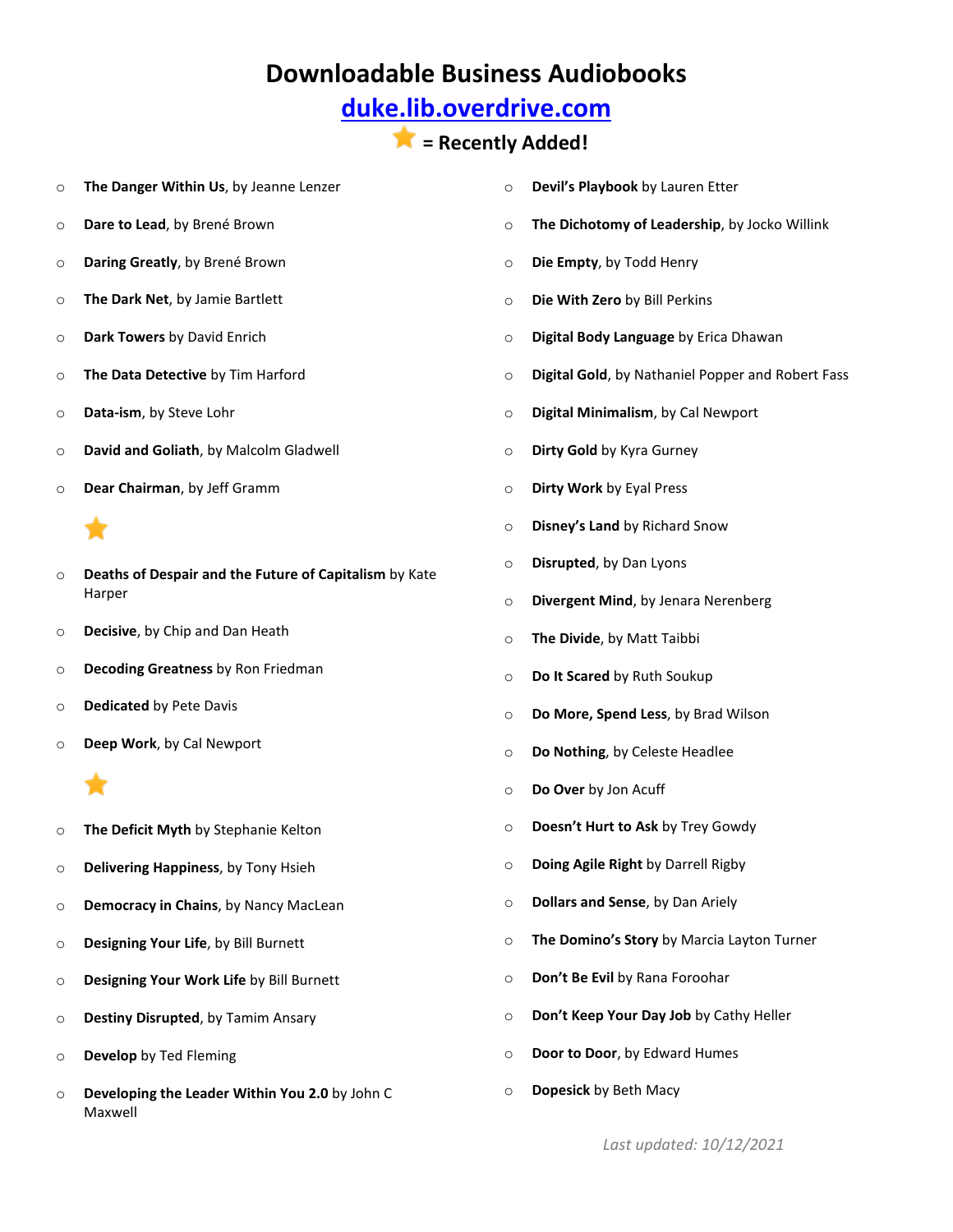## **[duke.lib.overdrive.com](http://duke.lib.overdrive.com/580CD704-325D-4FD1-8509-4C616352EDE6/10/50/en/Default.htm)**

#### **= Recently Added!**

- o **Doughnut Economics** by Kate Raworth
- o **Drawdown**, by Paul Hawken
- o **Drive** by Daniel H Pink
- o **Drive** by Kelley Earnhardt Miller
- o **Drop the Ball**, by Tiffany Dufu
- o **The Dumb Things Smart People Do With Their Money** by Jill Schlesinger
- o **Dying for a Paycheck** by Jeffrey Pfeffer
- o **The E-Myth Real Estate Investor** by Michael Gerber
- o **E-Myth Revisited**, by Michael Gerber
- o **Earning It**, by Joann S. Lublin
- o **Economic Dignity** by Gene Sperling
- o **Economism**, by James Kwak
- o **An Economist Walks Into a Brothel**, by Allison Schrager
- o **The Economists' Hour** by Binyamin Appelbaum
- o **Edge: Turning Adversity Into Advantage**, by Laura Huang
- o **Edge of Chaos**, by Dambisa Moyo
- o **Edison** by Edmund Morris
- o **Educated**, by Tara Westover
- o **The Effective Executive**, by Peter F. Drucker
- o **Effective Writing for Business, College, and Life**, by William Stanek
- o **The Efficiency Paradox**, by Edward Tenner
- o **Effortless** by Greg McKeown
- o **The Elements of Investing**, by Burton G. Malkiel
- o **Elon Musk**, by Ashlee Vance and Fred Sanders
- o **Emotional Agility**, by Susan David
- o **Emotional Intelligence**, by Daniel Goleman
- o **Empire of Pain** by Patrick Radden Keefe
- o **Empress Dowager Cixi**, by Jung Chang and Jolene Kim
- o **Enchantment**, by Guy Kawasaki
- o **The End of Average**, by Todd Rose



- o **The End of Big**, by Nicco Mele
- o **The End of Loyalty**, by Rick Wartzman
- o **The End of the Suburbs**, by Leigh Gallagher
- o **The Energy Bus**, by Jon Gordon
- o **The Enlightened Capitalists**, by James O'Toole
- o **Enlightenment Now**, by Steven Pinker
- o **Entangled Life** by Merlin Sheldrake
- o **Entreleadership**, by Dave Ramsey
- o **Entrepreneurial Leadership** by Joel Peterson
- o **Escaping the Build Trap** by Melissa Perri
- o **The Essential Drucker**, by Peter F. Drucker
- o **Essentialism**, by Greg McKeown
- o **Every Tool's a Hammer**, by Adam Savage
- o **Everybody Lies**, by Seth Stephens-Davidowitz
- o **Everyday Millionaires** by Chris Hogan
- o **Everything is Figureoutable** by Marie Forleo
- o **Everything is Obvious** by Duncan J Watts
- o **Evil Geniuses** by Kurt Andersen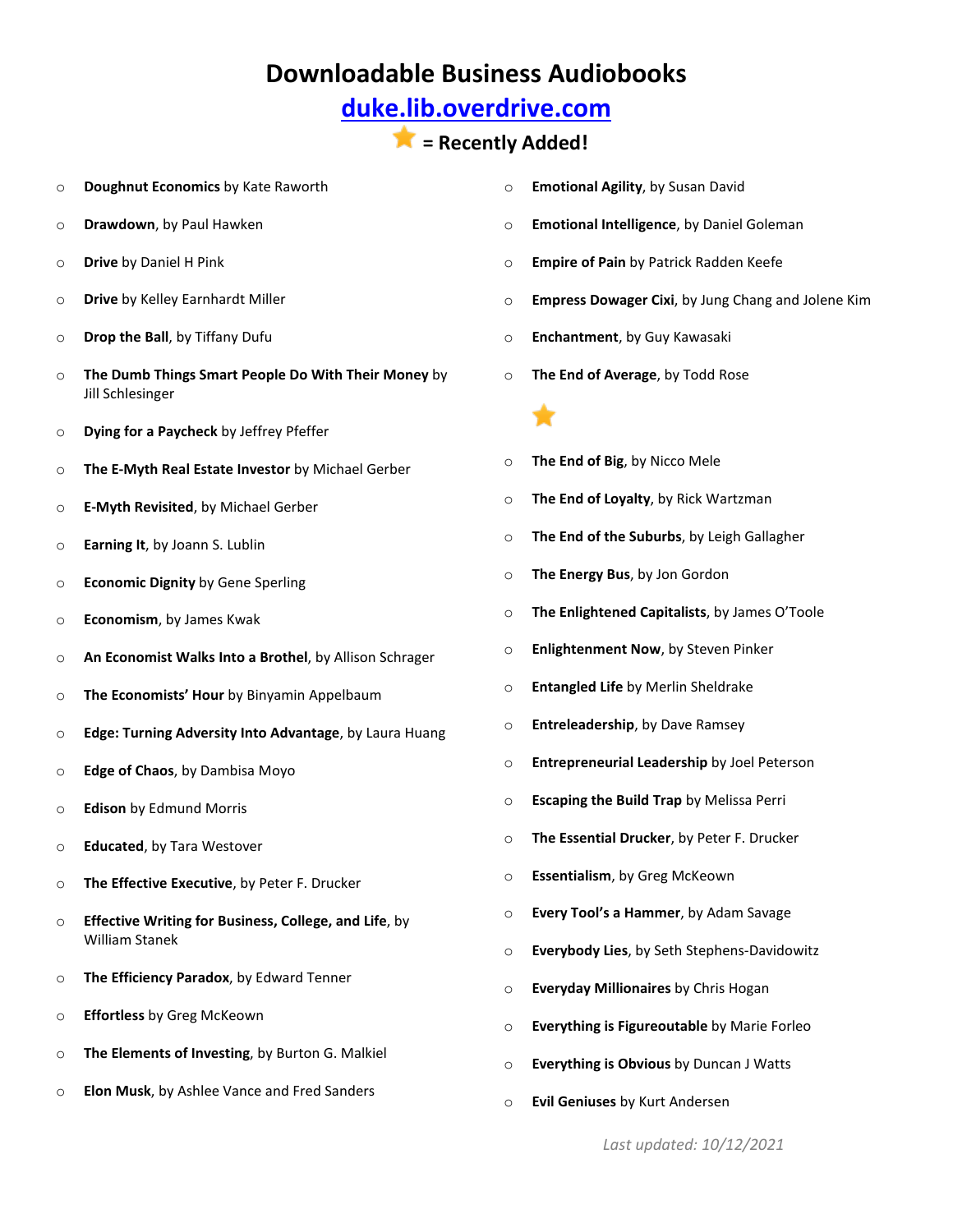## **[duke.lib.overdrive.com](http://duke.lib.overdrive.com/580CD704-325D-4FD1-8509-4C616352EDE6/10/50/en/Default.htm)**

#### **= Recently Added!**

- o **The Evolution of Everything**, by Matt Ridley
- o **The Examined Life**, by Stephen Grosz
- o **Executive Presence**, by Sylvia Ann Hewlett
- o **The Expendables** by Jeff Rubin
- o **The Experience Economy**, by B. Joseph Pine II
- o **Extreme Ownership**, by Jocko Willink
- o **Face to Face** by Brian Grazer
- o **Facebook: The Inside Story**, by Steven Levy
- o **Factfulness** by Hans Rosling
- o **The Family Firm** by Emily Oster
- o **Fanocracy** by David Meerman Scott
- o **Farsighted**, by Steven Johnson
- o **Fascism**, by Madeleine Albright
- o **Fashionopolis** by Dana Thomas
- o **The Fate of Food** by Amanda Little
- o **The FBI Way** by Frank Figliuzzi
- o **Fearless** by Rebecca Minkhoff
- o **Fearless Innovation** by Alex Goryachev
- o **Feminist Fight Club**, by Jessica Bennett
- o **A Field Guide to Lies**, by Daniel J. Levitin
- o **The Fifth Domain**, by Richard A. Clarke
- o **Financial Freedom**, by Grant Sabatier
- o **Financial Intelligence**, by Karen Berman
- o **Financial Literacy for Managers**, by Richard A Lambert
- o **Financial Peace Revisited**, by Dave Ramsey
- o **Find Out Anything from Anyone, Anytime**, by James Pyle, et al
- o **Find Your Why**, by Simon Sinek
- o **Finding My Virginity**, by Richard Branson
- o **Finding Work That Matters**, by Mark Albion
- o **Finding Your Element**, by Lou Aronica and Ken Robinson
- o **A Fine Mess**, by T. R. Reid
- o **Finish**, by Jon Acuff
- o **The Fire This Time** by Jesmyn Ward
- o **Firefighting**, by Ben Bernanke
- o **The First 90 Days**, by Michael Watkins
- o **A First-Class Catastrophe,** by Diana B. Henriques
- o **Fit to Compete** by Michael Beer
- o **The Fix**, by Jonathan Tepperman
- o **Flamin' Hot** by Richard Montanez
- o **Flash Boys**, by Michael Lewis
- o **Flash Crash** by Liam Vaughan
- o **Focus**, by Daniel Goleman
- o **Fooled by Randomness**, by Nassim Nicolas Taleb
- o **Foolproof**, by Greg Ip
- o **For the Good of the Game** by Bud Selig
- o **Forget a Mentor, Find a Sponsor**, by Sylvia Ann Hewlett
- o **The Four**, by Scott Galloway
- o **The Four Sacred Secrets** by Krishnaji Preethaji
- o **The Four Tendencies**, by Gretchen Rubin
- o **Four Thousand Weeks** by Oliver Burkeman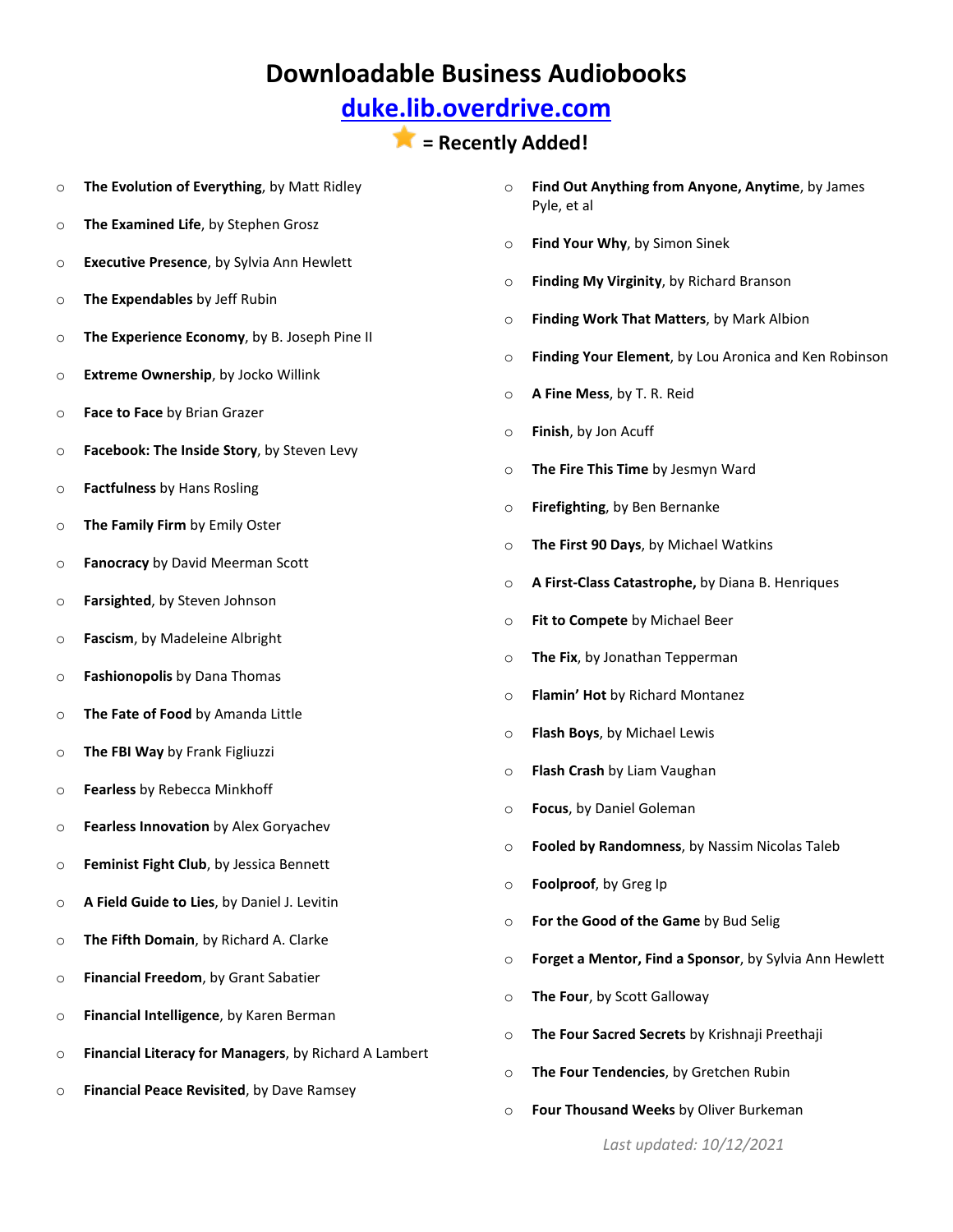# **[duke.lib.overdrive.com](http://duke.lib.overdrive.com/580CD704-325D-4FD1-8509-4C616352EDE6/10/50/en/Default.htm)**

# **= Recently Added!**

| $\circ$ | The Fourth Age by Byron Reese                                                     | $\circ$ | Get Out of Your Own Way by Dave Hollis              |
|---------|-----------------------------------------------------------------------------------|---------|-----------------------------------------------------|
| $\circ$ | The Fourth Industrial Revolution, by Klaus Schwab                                 | $\circ$ | Getting to 50/50, by Sharon Meers                   |
| $\circ$ | The Frackers, by Gregory Zuckerman                                                | $\circ$ | Getting Things Done, by David Allen                 |
| $\circ$ | Framers by Kenneth Cukier                                                         | $\circ$ | Getting to Yes, by Roger Fisher                     |
| $\circ$ | Fraud, by Edward J. Balleisen                                                     | $\circ$ | Gigged, by Sarah Kessler                            |
| $\circ$ | Freakonomics, by Steven D Levitt                                                  | $\circ$ | Girl, Stop Apologizing, by Rachel Hollis            |
| $\circ$ | Free to Focus, by Michael Hyatt                                                   | $\circ$ | Girl, Wash Your Face, by Rachel Hollis              |
| $\circ$ | Friend and Foe, by Adam D Galinsky                                                | $\circ$ | Give People Money, by Annie Lowrey                  |
| $\circ$ | Friend of a Friend, by David Burkus                                               | $\circ$ | Glass House, by Brian Alexander                     |
| $\circ$ | From Silk to Silicon, by Jeffrey E. Garten                                        | $\circ$ | The Goal, by Eliyahu M. Goldratt                    |
| $\circ$ | From the Ground Up, by Howard Schultz                                             | $\circ$ | God, Human, Animal, Machine by Meghan O'Gieblyn     |
| $\circ$ | From What Is to What If by Rob Hopkins                                            | $\circ$ | Golden Gates, by Conor Dougherty                    |
| $\circ$ | <b>Fulfillment by Alec MacGillis</b>                                              | $\circ$ | The Golden Passport, by Duff McDonald               |
| $\circ$ | Fully Automated Luxury Communism by Aaron Bastiani                                | $\circ$ | Good to Great, by Jim Collins                       |
| $\circ$ | Future Crimes, by Marc Goodman                                                    | $\circ$ | Good Business, by Mihaly Csikszentmihalyi           |
| $\circ$ | The Future is Faster Than You Think by Peter H<br>Diamandis                       | $\circ$ | Good Economics for Hard Times by James Lurie        |
| $\circ$ | The Future of the Mind, by Michio Kaku                                            | $\circ$ | Good Leaders Ask Great Questions, by John C Maxwell |
| O       | Futureproof by Kevin Roose                                                        | $\circ$ | Good Profit, by Charles G. Koch and Paul Michael    |
| O       | Game-Changer, by David McAdams                                                    |         | <b>Good to Great, by Jim Collins</b>                |
| O       | <b>Geek Girl Rising by Heather Cabot</b>                                          | $\circ$ | Good Work, by Daniel Goleman                        |
| O       | <b>Genius Makers by Cade Metz</b>                                                 | $\circ$ | Grant by Ron Chernow                                |
|         | The Genius of Opposites, by Jennifer B. Kahnweiler and<br><b>Tiffany Williams</b> | $\circ$ | Great at Work, by Morten Hansen                     |
| $\circ$ |                                                                                   | $\circ$ | The Great Beanie Baby Bubble, by Zac Bissonnette    |
| O       | Get Good with Money by Tiffany the Budgetnista Aliche                             | $\circ$ | The Great Influenza by John M Barry                 |
| O       | Get Organized the Clear and Simple Way, by Marla Dee                              | $\circ$ | The Great Leveler, by Walter Scheidel               |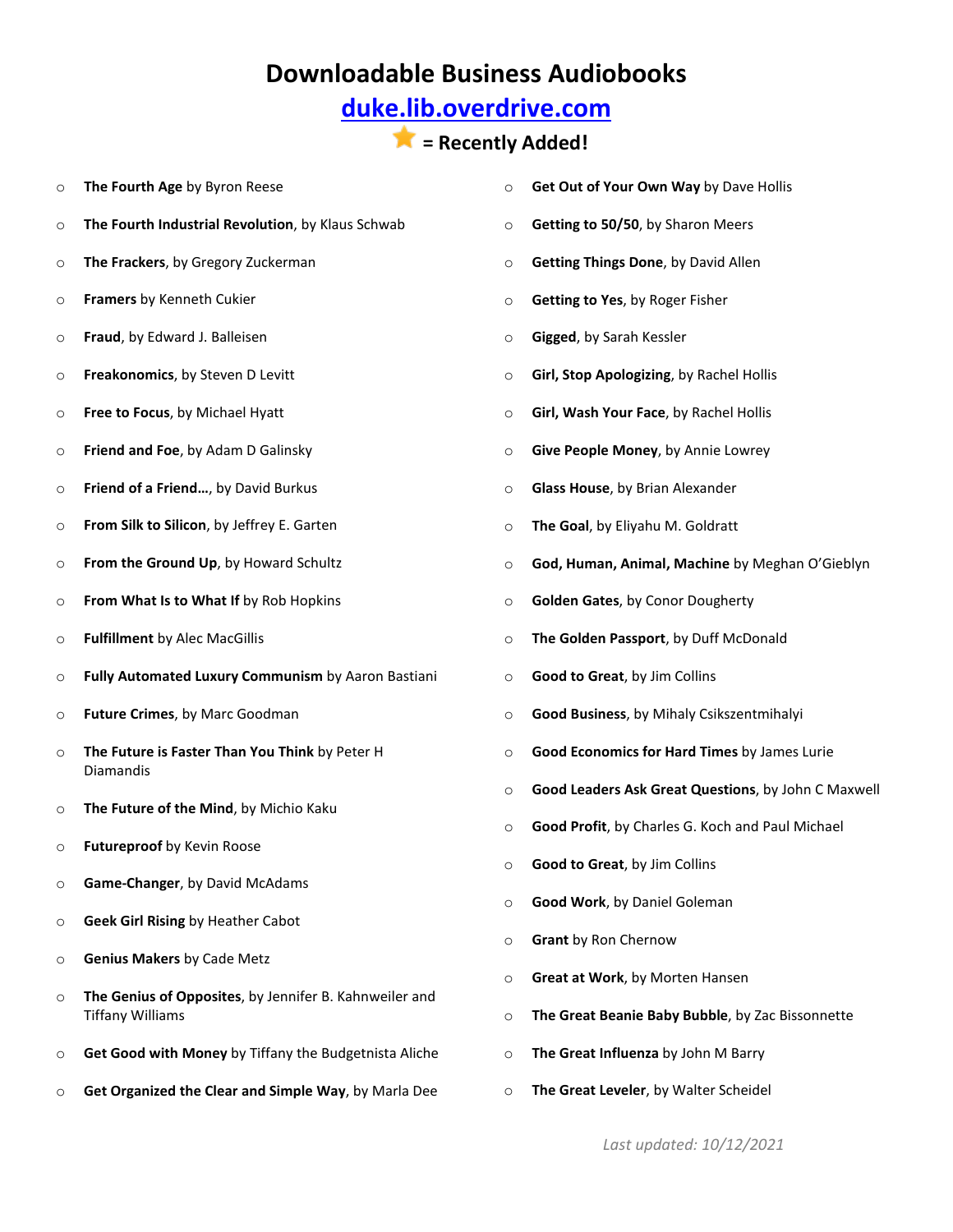## **[duke.lib.overdrive.com](http://duke.lib.overdrive.com/580CD704-325D-4FD1-8509-4C616352EDE6/10/50/en/Default.htm)**

- o **Great Memory**, by Robert Montgomery
- o **The Great Reversal** by Thomas Philippon
- o **The Green New Deal** by Jeremy Rifkin
- o **Grit**, by Angela Duckworth
- o **Growth** by Vaclav Smil
- o **The Growth Delusion** by David Pilling
- o **Growth IQ** by Tiffani Bova
- o **Guns, Germs, and Steel**, by Jared M Diamond
- o **The Hacking of the American Mind**, by Robert H. Lustig
- o **The Happiness Advantage**, by Shawn Achor
- o **The Happiness Equation**, by Neil Pasricha
- o **The Happiness Project** by Gretchen Rubin
- o **The Happiness Track**, by Emma Seppala
- o **Happy Money**, by Ken Honda
- o **The Hard Thing About Hard Things**, by Ben Horowitz
- o **Hardwiring Happiness**, by Rick Hanson
- o **Hatching Twitter**, by Nick Bilton
- o **HBR's 10 Must Reads on Public Speaking and Presenting** by HBR
- o **Healthy Brain, Happy Life**, by Wendy Suzuki
- o **The Heart of Business** by Hubert Joly
- o **Hidden Figures** by Margot Lee Shetterly
- o **The Hidden Habits of Genius** by Craig Wright
- o **High Conflict** by Amanda Ripley
- o **High Output Management** by Andrew Grove
- o **A Higher Loyalty**, by James Comey
- o **A Higher Standard**, by Gen. Ann Dunwoody
- o **Hillbilly Elegy**, by J. D. Vance
- o **The History of the Future**, by Blake J. Harris
- o **A History of the United States in Five Crashes**, by Scott Nations
- o **Hit Makers**, by Derek Thompson
- o **Hit Refresh**, by Satya Nadella
- o **Homewreckers** by Aaron Glantz
- o **The Honest Truth About Dishonesty**, by Dr. Dan Ariely
- o **Hooked** by Michael Moss
- o **The Hospital** by Brian Alexander
- o **The Hot Hand** by Ben Cohen
- o **Hot Seat** by Jeff Immelt
- o **Hotbox**, by Matt Lee
- o **The House of Morgan**, by Ron Chernow
- o **How Champions Think**, by Bob Rotella
- o **How Do You Fight a Horse-Sized Duck?** By William Poundstone
- o **How Google Works**, by Eric Schmidt
- o **How I Built This [German]** by Guy Raz
- o **How Innovation Works** by Matt Ridley
- o **How Music Got Free**, by Stephen Witt
- o **How Not to Be Wrong**, by Jordan Ellenberg
- o **The How of Happiness**, by Sonja Lyubomirsky
- o **How Remarkable Women Lead**, by Joanna Barsh
- o **How Stella Saved the Farm**, by Vijay Govindarajan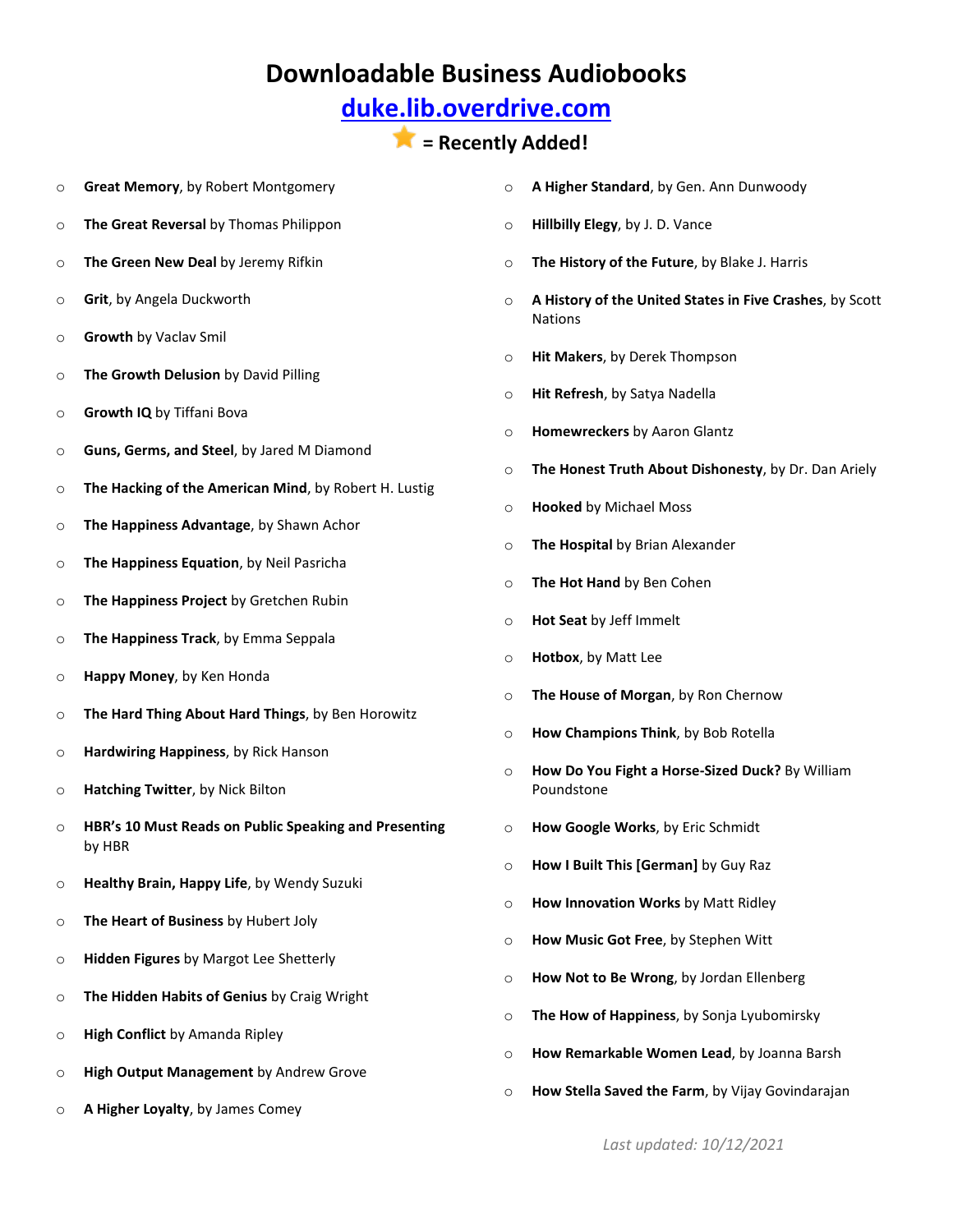## **[duke.lib.overdrive.com](http://duke.lib.overdrive.com/580CD704-325D-4FD1-8509-4C616352EDE6/10/50/en/Default.htm)**

- o **How Successful People Think**, by John C Maxwell
- o **How Successful People Win**, by John C Maxwell
- o **How the Post Office Created America**, by Winifred Gallagher
- o **How to Avoid a Climate Disaster** by Bill Gates
- o **How to Be a Great Boss**, by Rene Boer
- o **How to Be an Antiracist** by Ibram X Kendi
- o **How to Be Everything**, by Emilie Wapnick
- o **How to Be Heard**, by Julian Treasure
- o **How to Change** by Katy Milkman
- o **How to Change Minds**, by Rob Jolles
- o **How to Change Your Mind**, by Michael Pollan
- o **How to Decide** by Annie Duke
- o **How to Do Nothing** by Jenny Odell
- o **How to Fail at Almost Everything and Still Win Big** by Scott Adams
- o **How to Have a Good Day**, by Caroline Webb
- o **How to Lead** by David M. Rubenstein
- o **How to Lie with Statistics** Darrell Huff
- o **How to Make Your Money Last**, by Jane Bryant Quinn
- o **How to Measure Anything**, by Douglas W Hubbard
- o **How to Talk to Anybody, Anytime, Anywhere**, by Chris Widener
- o **How to Talk to Anyone**, by Leil Lowndes and Alisa Weberman
- o **How to Think**, by Alan Jacobs
- o **How to Thrive in the Virtual Workplace** by Robert Glazer
- o **How to Win Friends and Influence People**, by Dale Carnegie
- o **How to Win Friends and Influence People in the Digital Age**, by Dale Carnegie
- o **How to Win in a Winner-Take-All World** by Neil Irwin
- o **How We Learn**, by Benedict Carey, Steve Kramer
- o **How Women Decide**, by Therese Huston
- o **How Women Rise**, by Sally Helgesen
- o **Huddle** by Brooke Baldwin
- o **A Human Algorithm** by Flynn Coleman
- o **Human Compatible** by Stuart Russell
- o **Human Hacking** by Christopher Hadnagy
- o **Humanocracy** by Gary Hamil
- o **A Human's Guide to Machine Intelligence** by Kartik Hosanagar
- o **Humans are Underrated**, by Geoff Colvin
- o **Humor, Seriously** by Jennifer Aaker
- o **Hustle Harder, Hustle Smarter** by Curtis "50 Cent" Jackson
- o **The Hype Machine** by Sinan Aral
- o **Hyperfocus**, by Chris Bailey
- o **I Don't Know What I Want, but I Know It's Not This**, by Julie Jansen
- o **I Know How She Does It**, by Laura Vanderkam
- o **I Love Capitalism!**, by Ken Langone
- o **If I Understood You, Would I Have This Look on My Face?**, by Alan Alda
- o **Imperfect Courage**, by Jessica Honegger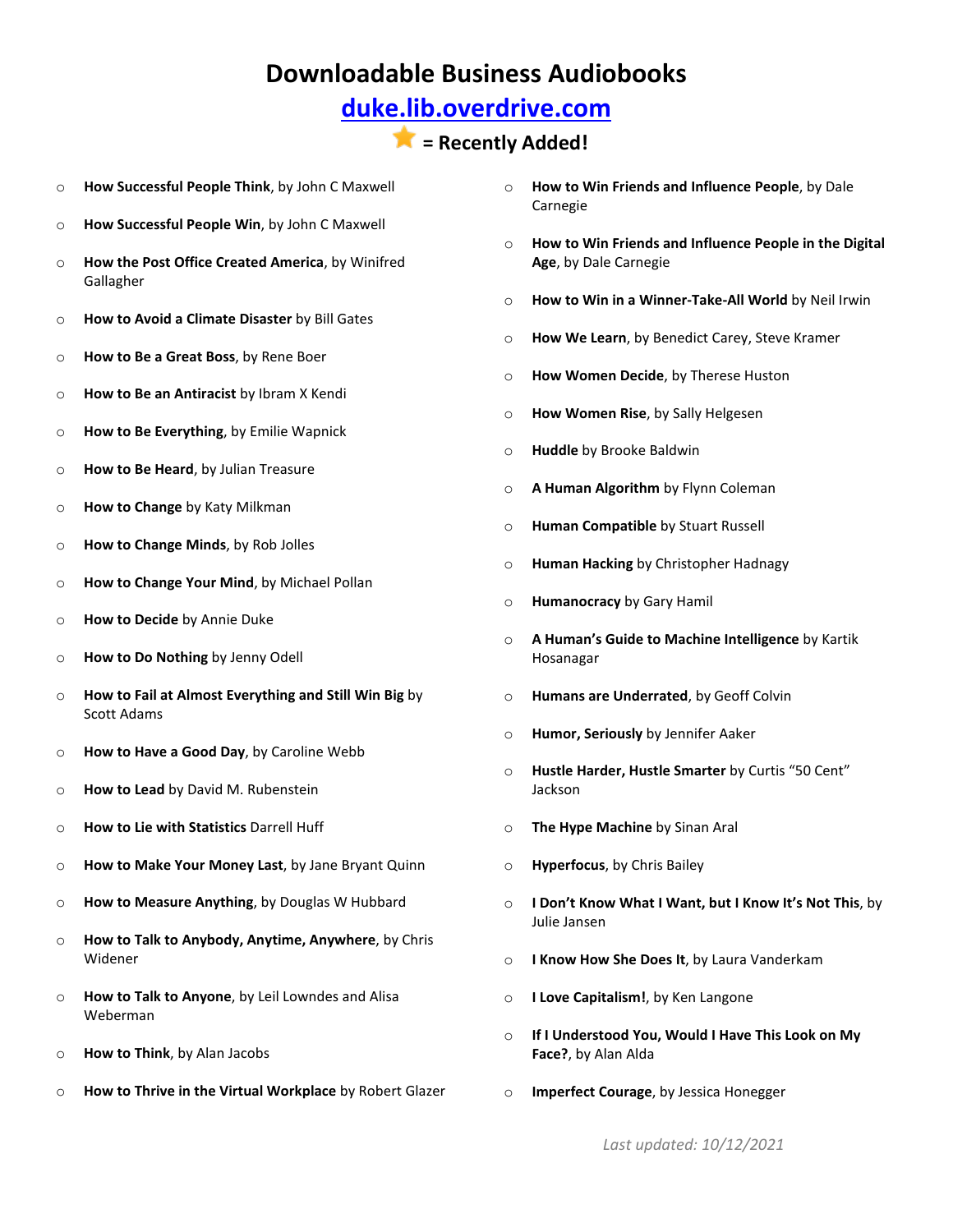# **[duke.lib.overdrive.com](http://duke.lib.overdrive.com/580CD704-325D-4FD1-8509-4C616352EDE6/10/50/en/Default.htm)**

# **= Recently Added!**

| $\circ$ | In FED We Trust, by David Wassel                        | $\circ$ | It Doesn't Have to Be Crazy at Work, by Jason Fried |
|---------|---------------------------------------------------------|---------|-----------------------------------------------------|
| O       | In Pain, by Travis Rieder                               | $\circ$ | It Takes a Tribe, by Will Dean                      |
| $\circ$ | In the Heights by Lin-Manuel Miranda                    | $\circ$ | It Takes What It Takes, by Trevor Moawad            |
| O       | Inclusify by Stefanie K. Johnson                        | $\circ$ | It's About Damn Time by Arlan Hamilton              |
| O       | <b>Inconspicuous Consumption by Tatiana Schlossberg</b> | $\circ$ | It's Great to Suck at Something, by Karen Rinaldi   |
| $\circ$ | The Industries of the Future, by Alec Ross              | $\circ$ | Jack, by John A Byrne                               |
| O       | The Inevitable, by Kevin Kelly                          | $\circ$ | Jackpot by Michael Mechanic                         |
| O       | The Infinite Game, by Simon Sinek                       | $\circ$ | Jell-O Girls, by Allie Rowbottom                    |
| O       | Influence, by Robert B. Cialdini                        | $\circ$ | The Job by Ellen Ruppel Shell                       |
| O       | The Inner Game of Tennis by W Timothy Galloway          | $\circ$ | The Job Closer by Steve Dalton                      |
| O       | Innovating by Luis Perez-Brava                          | $\circ$ | Job Interview Patterns, by Aleksey Sinyagn          |
| O       | The Innovator's Dilemma, by Clayton Christensen         | $\circ$ | Jony Ive, by Leander Kahney                         |
| O       | Inside Money by Zachary Karabell                        | $\circ$ | Joy at Work, by Marie Kondo                         |
| O       | Insight, by Tasha Eurich                                | $\circ$ | Joy on Demand, by Chade-Meng Tan                    |
| O       | Insight Out, by Tina Seelig                             | $\circ$ | Joyful, by Ingrid Fetell Lee                        |
| O       | The Intelligent Investor, Rev. Ed., by Benjamin Graham  | O       | Juliet's School of Possibilities by Laura Vanderkam |
| O       | Intentional Living, by John C. Maxwell                  | $\circ$ | Jumpstart Your Priorities, by John C. Maxwell       |
| O       | The Internet of Us, by Michael P Lynch                  | $\circ$ | Jumpstart Your Thinking, by John C Maxwell          |
| O       | Invent and Wander by LJ Ganser                          | $\circ$ | Just Work by Kim Scott                              |
| O       | Invested by Danielle Town                               | $\circ$ | Kicks, by Nicholas Smith                            |
| O       | Invisible Influence, by Jonah Berger                    | $\circ$ | Kids These Days by Malcolm Harris                   |
| O       | Invisible Women by Caroline Criado Perez                | $\circ$ | King of Capital, by David Carey                     |
| O       | Invisibles, by David Zweig and Sean Pratt               | $\circ$ | <b>Kleptopia</b> by Tom Burgis                      |
| O       | Irrationally Yours, by Dan Ariely                       | $\circ$ | Knowing Your Value, by Mika Brzezinski              |
| O       | Irresistible, by Adam Alter                             | $\circ$ | The Knowledge Illusion, by Steven Sloman            |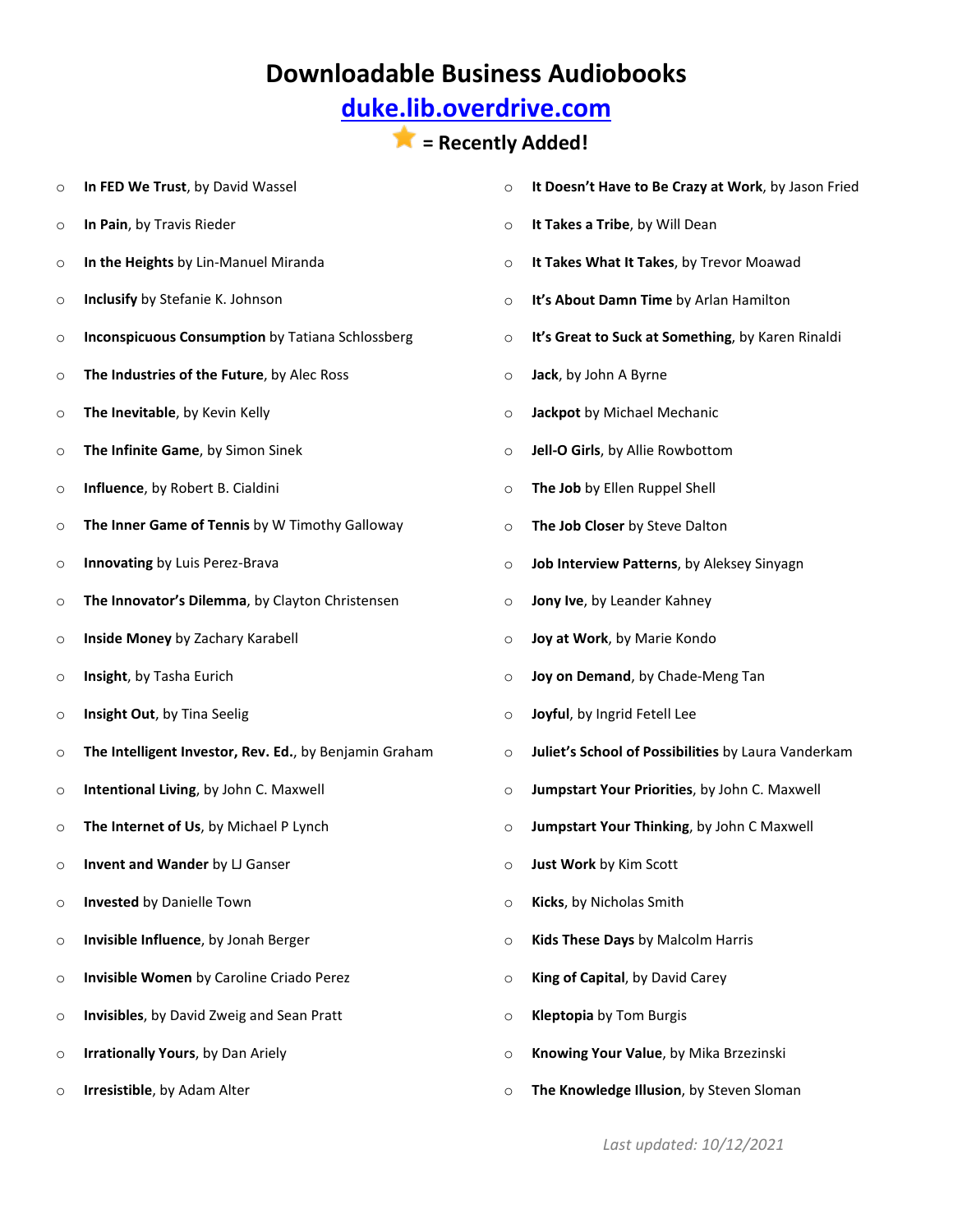## **[duke.lib.overdrive.com](http://duke.lib.overdrive.com/580CD704-325D-4FD1-8509-4C616352EDE6/10/50/en/Default.htm)**

#### **= Recently Added!**

- o **Kochland** by Christopher Leonard
- o **Ladies Who Punch**, by Ramin Setoodeh
- o **The Last Kings of Shanghai** by Jonathan Kaufman
- o **Late Bloomers**, by Rich Karlgaard
- o **The Latte Factor**, by David Bach
- o **The Laws of Human Nature**, by Robert Greene
- o **Lead from the Future** by Mark Johnson
- o **Lead from the Outside** by Stacey Abrams
- o **The Leader's Guide to Unconscious Bias** by Pamela Fuller
- o **Leaders**, by Stanley Mcchrystal
- o **Leaders Eat Last** by Simon Sinek
- o **Leadershift**, by John C. Maxwell
- o **Leadership: In Turbulent Times**, by Doris Kearns Goodwin
- o **Leadership BS**, by Jeffrey Pfeffer
- o **The Leadership Gap**, by Lolly Daskal
- o **Leadership Strategy and Tactics** by Jocko Willink
- o **Leading with Gratitude** by Adrian Gostick
- o **The Leading Brain**, by Friederike Fabritius
- o **Leading with Soul**, by Lee G. Bolman
- o **Lean In**, by Sheryl Sandberg
- o **Lean In for Graduates**, by Sheryl Sandberg
- o **Lean Out**, by Marissa Orr
- o **The Lean Startup**, by Eric Ries
- o **Leap**, by Tess Vigeland
- o **Leapfrog** by Nathalie Molina Nino
- o **Learn or Die** by Edward D. Hess
- o **LeBron, Inc**, by Brian Windhorst
- o **Life 3.0**, by Max Tegmark
- o **Life After Google**, by George Gilder
- o **The Life-Changing Magic of Tidying Up**, by Marie Kondo
- o **The Life-Changing Science of Detecting Bullshit** by John Petrocelli
- o **Liftoff** by Eric Berger
- o **Lights Out**, by Ted Koppel
- o **Lights Out** by Thomas Gryta
- o **The Like Switch**, by Jack Schafer
- o **The Likeability Trap** by Alicia Menendez
- o **The Little Book of Economics**, by Greg Ip
- o **The Little Book That Builds Wealth** by Pat Dorsey
- o **Lives of the Stoics** by Ryan Holiday
- o **Living Forward**, by Michael Hyatt
- o **The Lonely Century** by Noreena Hertz
- o **The Long Fix** by Vivian Lee

T.

- o **Long Walk to Freedom**, by Nelson Mandela
- o **Loonshots**, by Safi Bahcall
- o **Looting Machine** by Tom Burgis
- o **Lose Well**, by Chris Gethard
- o **Loserthink** by Scott Adams
- o **Losing the Signal**, by Jacquie McNish
- *Last updated: 10/12/2021* o **The Loudest Voice in the Room**, by Gabriel Sherman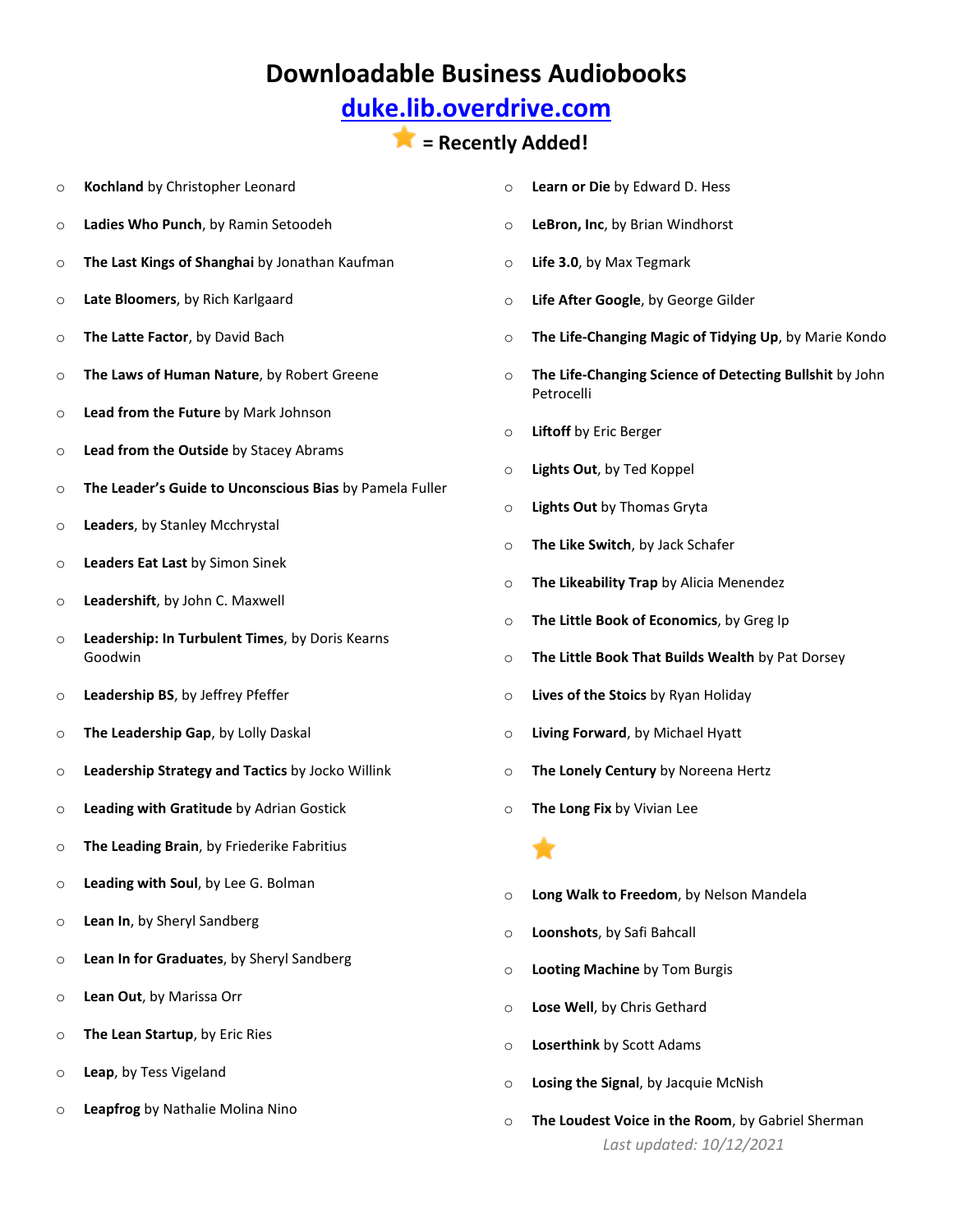## **[duke.lib.overdrive.com](http://duke.lib.overdrive.com/580CD704-325D-4FD1-8509-4C616352EDE6/10/50/en/Default.htm)**

**= Recently Added!**

o **Lurking** by Joanne McNeil

- o **Mad Genius**, by Randy Gage
- o **Made to Stick**, by Chip Heath
- o **The Magic of Thinking Big**, by David Schwartz
- o **Maid**, by Stephanie Land
- o **Make Time**, by Jake Knapp
- o **Makers and Takers**, by Rana Foroohar
- o **Making Conversation** by Fred Dust
- o **The Making of a Manager**, by Julie Zhuo
- o **The Making of Donald Trump**, by David Cay Johnston
- o **A Man for All Markets**, by Edward O. Thorp
- o **The Man Who Solved the Market** by Gregory Zuckerman
- o **The Man Who Wasn't There**, by Anil Ananthaswamy
- o **Managing Transitions**, by William Bridges
- o **The Marathon Don't Stop** by Rob Kenner
- o **Master Your Motivation**, by Susan Fowler
- o **Mastering Fear**, by Brandon Webb
- o **Mastering the Inner Game**, by Larry Iverson
- o **Me and White Supremacy** by Layla Saad
- o **Measure What Matters**, by John Doerr
- o **Meet the Frugalwoods**, by Elizabeth Willard Thomas
- o **The Memo** by Minda Harts
- o **Messy**, by Tim Harford
- o **The Million-Dollar, One-Person Business**, by Elaine Pofeldt
- o **Mind Gym**, by Sebastian Bailey o **The Mindful Millionaire** by Leisa Peterson
- o **Mindset**, by Carol Dweck
- o **Mindshift**, by Barbara Oakley, PhD
- o **Mine!** By Michael Heller
- o **A Minute to Think** by Juliet Funt
- o **The Misfit Economy**, by Alexa Clay
- o **Mistakes I Made at Work**, by Jessica Bacal
- o **The Moment of Lift** by Melinda Gates
- o **The Moment You Can't Ignore**, by Malachi O'Connor
- o **Money**, by Felix Martin
- o **Money** by Jacob Goldstein
- o **Moneyland** by Oliver Bullough
- o **The Money Class**, by Suze Orman
- o **The Money Makers**, by Eric Rauchway
- o **Money Master the Game**, by Tony Robbins
- o **The Money Tree** by Chris Guillebeau
- o **Monopolies and Tech Giants** by Jonathan Todd Ross
- o **Monopolized** by David Dayen
- o **Moonshot**, by Richard Wiseman
- o **Moore's Law**, by Arnold Thackray
- o **The Moral Case for Fossil Fuels**, by Alex Epstein
- o **More Money Please**, by Scott Gramm
- o **The Morning They Came for Us**, by Janine di Giovanni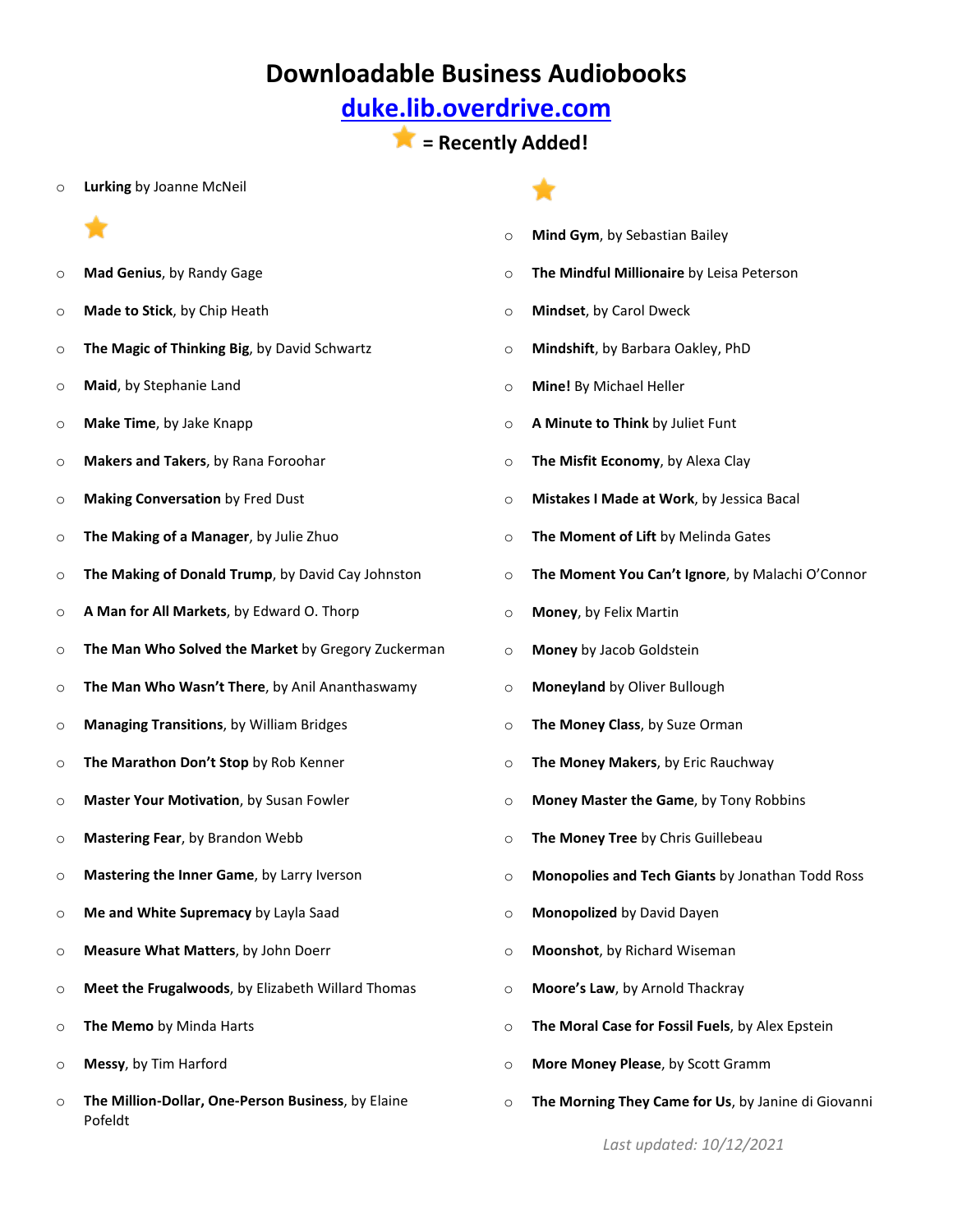## **[duke.lib.overdrive.com](http://duke.lib.overdrive.com/580CD704-325D-4FD1-8509-4C616352EDE6/10/50/en/Default.htm)**

### **= Recently Added!**

- o **The Motivation Myth**, by Jeff Haden
- o **The Motive** by Patrick Lencioni
- o **Move Fast and Break Things**, by Jonathan Taplin
	-
- o **My Morning Routine**, by Benjamin Spall
- o **My Vanishing Country** by Bakari Sellers
- o **The Myth of Chinese Capitalism** by Dexter Roberts
- o **Nailing the Job Interview**, by Susan Leahy
- o **Narrative Economics** by Robert Shiller
- o **The Nation City** by Rahm Emanuel
- o **Negotiating the Nonnegotiable**, by Daniel Shapiro
- o **Negotiation Genius**, by Deepak Malhotra
- o **The Net and the Butterfly**, by Olivia Fox Cabane
- o **Never Eat Alone** by Keith Ferrazzi
- o **Never Enough**, by Michael D'Antonio
- o **Never Enough** by Mike Hayes
- o **Never Lost Again**, by Bill Kilday
- o **Never Split the Difference**, by Chris Voss
- o **The New Case for Gold**, by James Rickards
- o **The New Confessions of an Economic Hitman**, by John Perkins
- o **The New Corner Office** by Laura Vanderkam
- o **The New Great Depression** by James Rickards
- o **The New Map** by Daniel Yergin
- o **The New One Minute Manager,** by Ken Blanchard
- o **New Retirement Savings Time Bomb** by Ed Slott
- o **New to Big**, by David Kidder
- o **Nice Girls Don't Get the Corner Office**, by Lois P Frankel
- o **The Nickel Boys** by Colson Whitehead
- o **Nine Lies About Work**, by Marcus Buckingham
- o **No Excuses!** By Brian Tracy
- o **No Filter** by Sarah Frier
- o **No Hard Feelings**, by Liz Fosslien
- o **No One Cares about Crazy People**, by Ron Powers
- o **No Rules Rules** by Reed Hastings
- o **Noise** by Daniel Kahneman
- o **Normal Sucks** by Jonathan Mooney
- o **Notorious RBG** by Irin Carmon
- o **The Now Habit**, by Neil Fiore
- o **NPR's Podcast Start Up Guide** by Glen Weldon
- o **Nudge**, by Richard H Thaler
- o **Nujeen**, by Nujeen Mustafa
- o **Off the Clock**, by Laura Vanderkam
- o **Oil and Honey** by Bill McKibben
- o **On Becoming a Leader**, by Warren Bennis
- o **On Fire**, by John O'Leary
- o **On Grand Strategy**, by John Lewis Gaddis
- o **Once Upon a Time in Russia**, by Ben Mezrich
- o **One Billion Americans** by Matthew Yglesias
- o **The One Device**, by Brian Merchant
- o **One Minute Mentoring**, by Ken Blanchard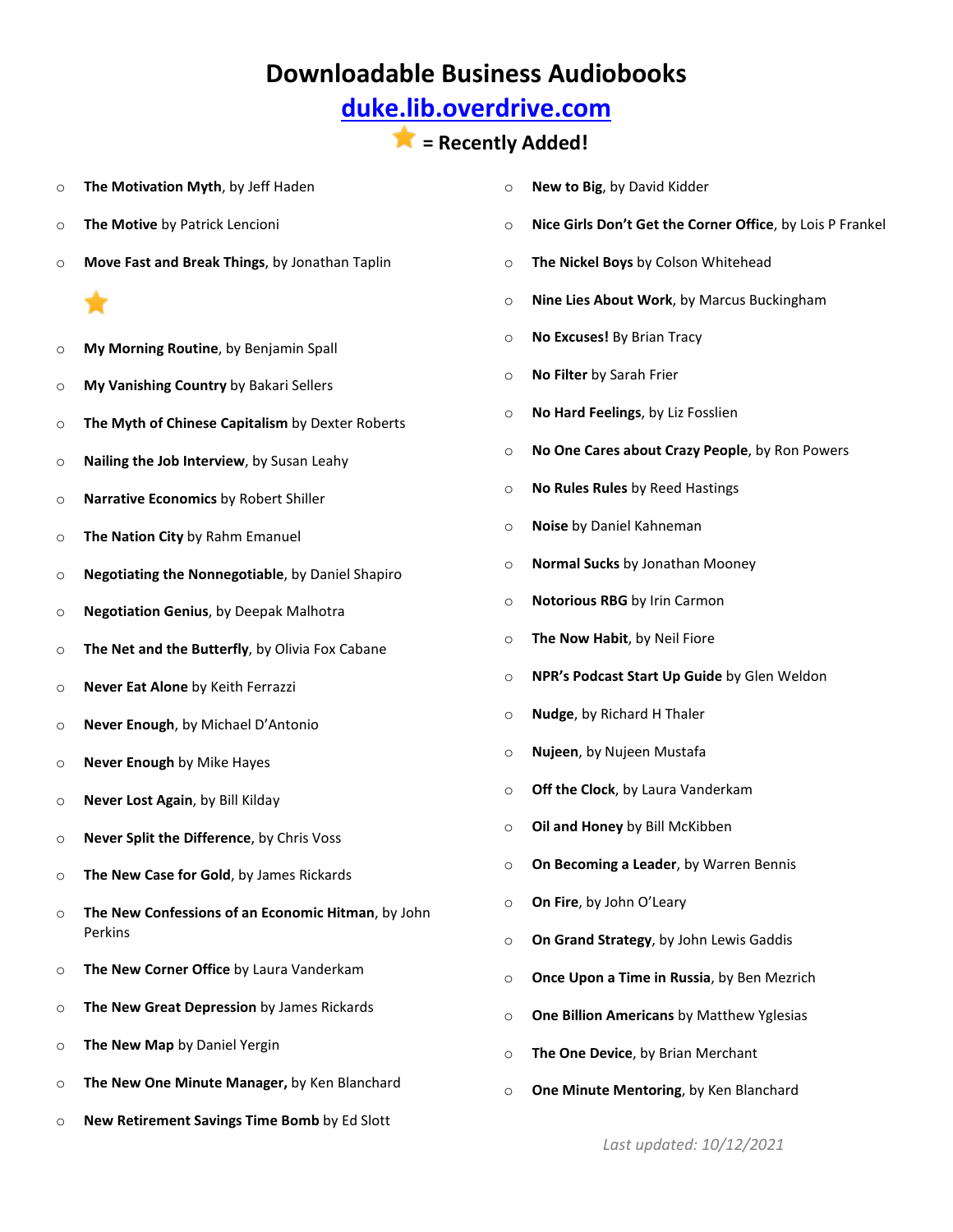## **[duke.lib.overdrive.com](http://duke.lib.overdrive.com/580CD704-325D-4FD1-8509-4C616352EDE6/10/50/en/Default.htm)**

- o **One Mission**, by Chris Fussell
- o **One Up On Wall Street**, by Peter Lynch
- o **The One-Page Financial Plan**, by Carl Richards
- o **The ONE Thing** by Gary Keller
- o **The Only Game in Town**, by Mohamed A El-Erian
- o **The Optimist's Telescope** by Bina Venkataraman
- o **Option B**, by Sheryl Sandberg
- o **The Organized Mind**, by Daniel J Levitin
- o **Originals**, by Adam Grant
- o **Other People's Money**, by John Kay
- o **Out of the Maze**, by Spencer Johnson
- o **Out Think**, by G. Shawn Hunter
- o **Outliers**, by Malcolm Gladwell
- o **Own It**, by Sallie Krawcheck
- o **Pappyland** by Wright Thompson
- o **The Passion Economy** by Adam Davidson
- o **A Passion for Leadership**, by Robert M Gates
- o **A Path Appears**, by Nicholas D Kristof
- o **The Path** by Peter Mallouk
- o **The Patient Will See You Now**, by Eric Topol
- o **The Payoff**, by Jeff Connaughton
- o **Payoff**, by Dan Ariely
- o **People Over Profit**, by Dale Partridge
- o **Performing Under Pressure**, by Hendrie Weisinger
- o **Permission to Screw Up**, by Kristen Hadeed
- o **The Personality Brokers**, by Merve Emre
- o **Personality Isn't Permanent** by Benjamin Hardy
- o **Pharma**, by Gerald Posner
- o **The Physics of Wall Street**, by James Owen Weatherall
- o **Pimsleur Chinese (Mandarin) Level 1: Lessons 1-5**, by Pimsleur
- o **Pimsleur Chinese (Mandarin) Level 1: Lessons 6-10**, by Pimsleur
- o **Pimsleur Chinese (Mandarin) Level 1: Lessons 11-15**, by Pimsleur
- o **Pimsleur Chinese (Mandarin) Level 1: Lessons 16-20**, by Pimsleur
- o **Pimsleur Chinese (Mandarin) Level 1: Lessons 21-25**, by Pimsleur
- o **Pimsleur Chinese (Mandarin) Level 1: Lessons 26-30**, by Pimsleur
- o **Pimsleur French Level 1: Lessons 1-5**, by Pimsleur
- o **Pimsleur French Level 1: Lessons 6-10**, by Pimsleur
- o **Pimsleur French Level 1: Lessons 11-15**, by Pimsleur
- o **Pimsleur French Level 1: Lessons 16-20**, by Pimsleur
- o **Pimsleur French Level 1: Lessons 21-25**, by Pimsleur
- o **Pimsleur French Level 1: Lessons 26-30**, by Pimsleur
- o **Pimsleur German Level 1: Lessons 1-5**, by Pimsleur
- o **Pimsleur German Level 1: Lessons 6-10**, by Pimsleur
- o **Pimsleur German Level 1: Lessons 11-15**, by Pimsleur
- o **Pimsleur German Level 1: Lessons 16-20**, by Pimsleur
- o **Pimsleur German Level 1: Lessons 21-25**, by Pimsleur
- o **Pimsleur German Level 1: Lessons 26-30**, by Pimsleur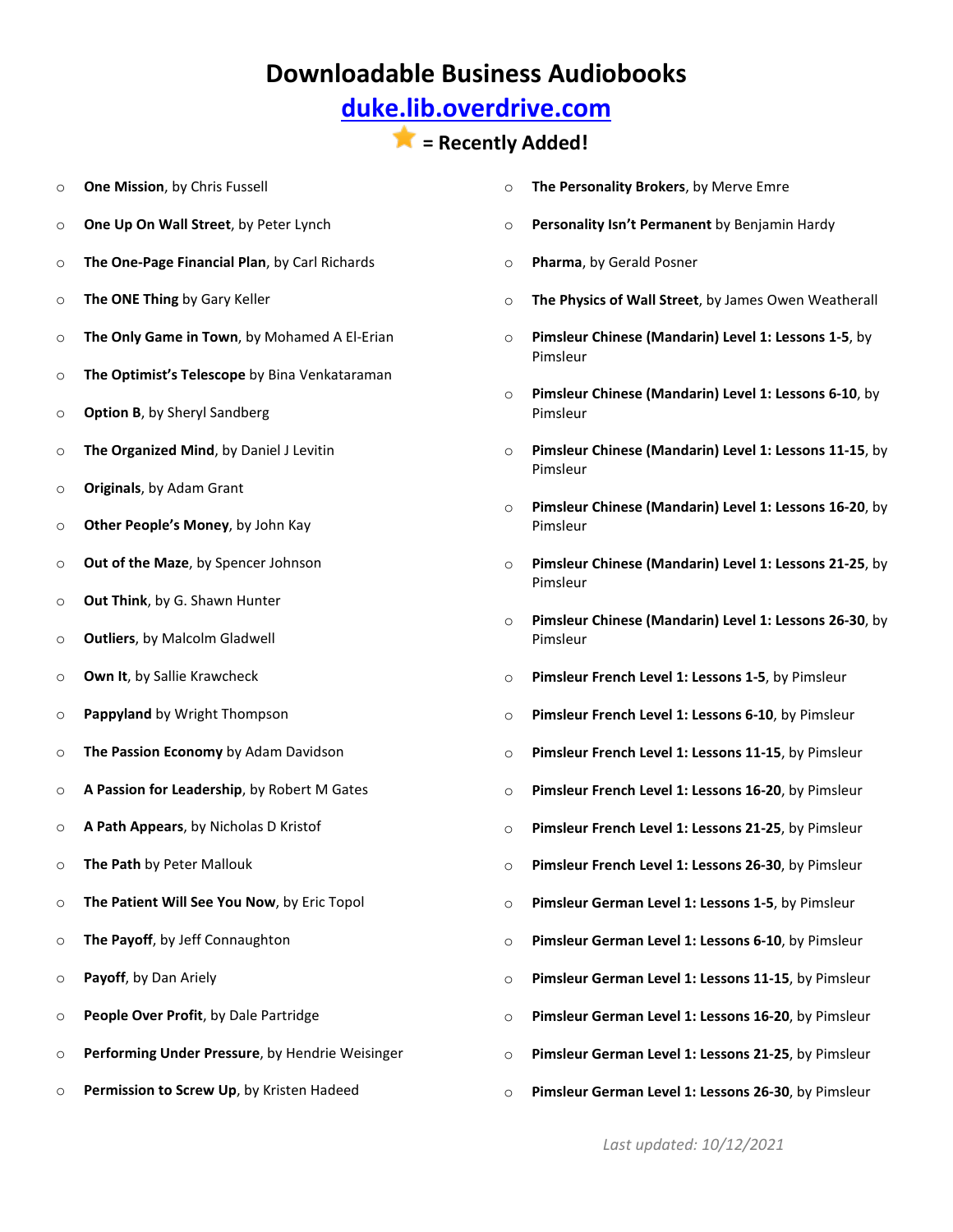## **[duke.lib.overdrive.com](http://duke.lib.overdrive.com/580CD704-325D-4FD1-8509-4C616352EDE6/10/50/en/Default.htm)**

### **= Recently Added!**

- o **Pimsleur Spanish Level 1: Lessons 1-5**, by Pimsleur
- o **Pimsleur Spanish Level 1: Lessons 6-10**, by Pimsleur
- o **Pimsleur Spanish Level 1: Lessons 11-15**, by Pimsleur
- o **Pimsleur Spanish Level 1: Lessons 16-20**, by Pimsleur
- o **Pimsleur Spanish Level 1: Lessons 21-25**, by Pimsleur
- o **Pimsleur Spanish Level 1: Lessons 26-30**, by Pimsleur
- o **Pitch Perfect**, by Bill McGowan
- o **Platform**, by Michael Hyatt
- o **Playing Big** by Tara Mohr
- o **Political Risk** by Condoleezza Rice
- o **Poor Economics** by Abhijit V Banerjee
- o **Popular**, by Mitch Prinstein
- o **The Positive Organization**, by Robert E. Quinn
- o **Positivity** by Barbara Fredrickson
- o **Possible Minds**, by John Brockman
- o **Post Corona** by Scott Galloway
- o **Power**, by Jeffery Pfeffer
- o **The Power Brokers**, by Jeremiah D. Lambert
- o **The Power of a Positive No** by William Ury
- o **The Power of Giving Away Power** by Matthew Barzun
- o **The Power of the Other**, by Henry Cloud
- o **The Power of Habit**, by Charles Duhigg
- o **The Power of Impact Investing**, by Judith Rodin
- o **The Power of Moments**, by Chip Heath
- o **The Power of Now**, by Eckhart Tolle
- o **Power Play** by Tim Higgins
- o **The Power to Get Things Done**, by Steve Levinson
- o **Power Your Happy**, by Lisa Sugar
- o **Powerful Phrases for Dealing with Difficult People**, by Renee Evenson
- o **Powerful Phrases for Successful Interviews**, by Tony Beshara
- o **Powerhouse**, by James Andrew Miller
- o **The Powerhouse**, by Steve Levine
- o **Powershift** by Daymond John
- o **The Practice** by Seth Godin

- o **Practicing the Power of Now**, and Eckhart Tolle
- o **Predictably Irrational**, by Dan Ariely
- o **Prescription for the Future**, by Ezekiel J. Emanuel
- o **Presence**, by Amy Cuddy
- o **Press Reset** by Jason Schreier
- o **The Price of Peace** by Zachary D Carter
- o **The Price You Pay for College** by Ron Lieber
- o **Priced Out**, by Uwe E. Reinhardt
- o **Principles**, by Ray Dalio
- o **The Price of Inequality**, by Joseph E. Stiglitz
- o **Primal Leadership**, by Daniel Goleman, et al
- o **Primary Greatness**, by Stephen R Covey
- o **Private Empire**, by Steve Coll
- o **The Prize**, by Daniel Yergin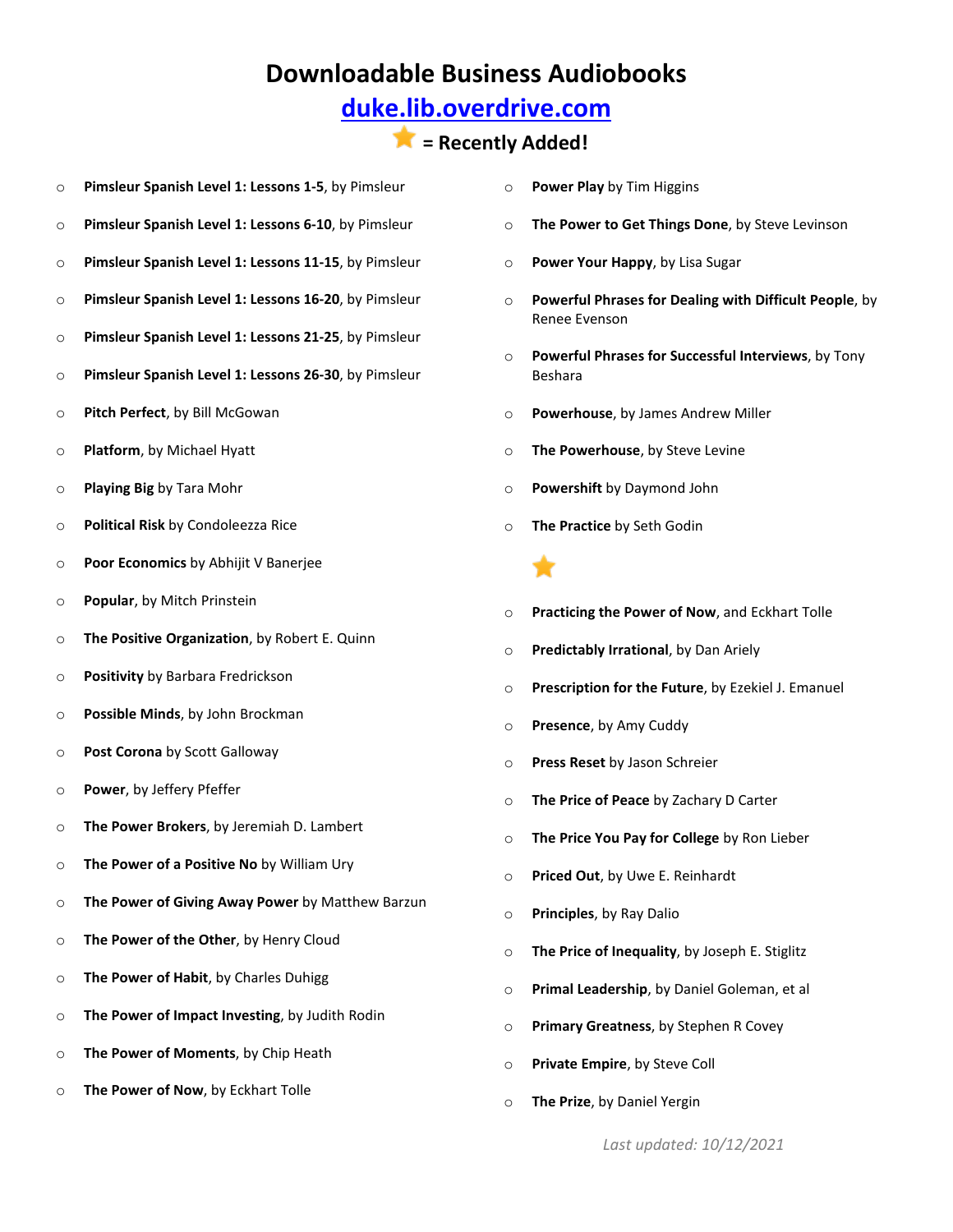## **[duke.lib.overdrive.com](http://duke.lib.overdrive.com/580CD704-325D-4FD1-8509-4C616352EDE6/10/50/en/Default.htm)**

#### **= Recently Added!**

- o **The Profession** by Bill Bratton
- o **The Professor Is In**, by Karen Kelsky
- o **The Profiteers**, by Sally Denton
- o **The Promise of a Pencil**, by Adam Braun
- o **Protocol** by Capricia Penavic Marshall
- o **The Proximity Principle** by Ken Coleman
- o **The Psychology of Selling**, by Brian Tracy
- o **Public Speaking for Success** by Dale Carnegie
- o **Purple Cow**, by Seth Godin
- o **The Purpose Driven Life**, by Rick Warren
- o **Purposeful** by Jennifer Dulski
- o **Putin Country**, by Anne Garrels
- o **Putting Wealth to Work**, by Joel L. Fleishman
- o **The Quest**, by Daniel Yergin
- o **Quiet**, by Susan Cain
- o **Quit Like a Millionaire** by Kristy Shen
- o **Racism Without Racists** by Eduardo Bonilla-Silva
- o **Radical Candor**, by Kim Scott
- o **Radical Uncertainty** by John Kay
- o **Random Walk Down Wall Street**, by Burton Malkiel
- o **Range**, by David Epstein
- o **Rare Breed** by Sunny Bonnell
- o **The Rational Optimist**, by Matt Ridley
- o **Ray & Joan**, by Lisa Napoli
- o **Re-Imagine!**, by Tom Peters
- o **Re-Imagining Capitalism in a World on Fire** by Rebecca Henderson
- o **The Real Business of Blockchain** by David Furlonger
- o **The Real-Life MBA**, by Jack Welch and Suzy Welch
- o **Reality Is Not What It Seems**, by Carlo Rovelli
- o **Rebel Ideas** by Matthew Syed
- o **Rebel Talent** by Francesca Gino
- o **Reboot**, by Jerry Colonna
- o **Reclaiming Conversation**, by Sherry Turkle
- o **Red Notice**, by Bill Browder
- o **Reinventing American Health Care** by Ezekiel Emanuel
- o **Rejection Proof**, by Jia Jiang
- o **Religion and the Rise of Capitalism** by Benjamin Friedman
- o **The Remix**, by Lindsey Pollak
- o **Remote Work Revolution** by Tsedal Neeley
- o **Reprogramming the American Dream** by Kevin Scott
- o **Reset**, by Ellen Pao
- o **Resilience**, by Eric Greitens
- o **Rethinking Narcissism**, by Dr. Craig Malkin
- o **The Revenge of Analog**, by David Sax
- o **Rewriting the Rules of the American Economy**, by Joseph E Stiglitz and Fred Sanders
- o **Rich Dad, Poor Dad (German)** by Robert Kiyosaki
- o **Rich Dad Poor Dad for Teens**, by Robert T. Kiyosaki
- o **The Richest Man in Babylon**, by George S Clason
- o **The Ride of a Lifetime** by Robert Iger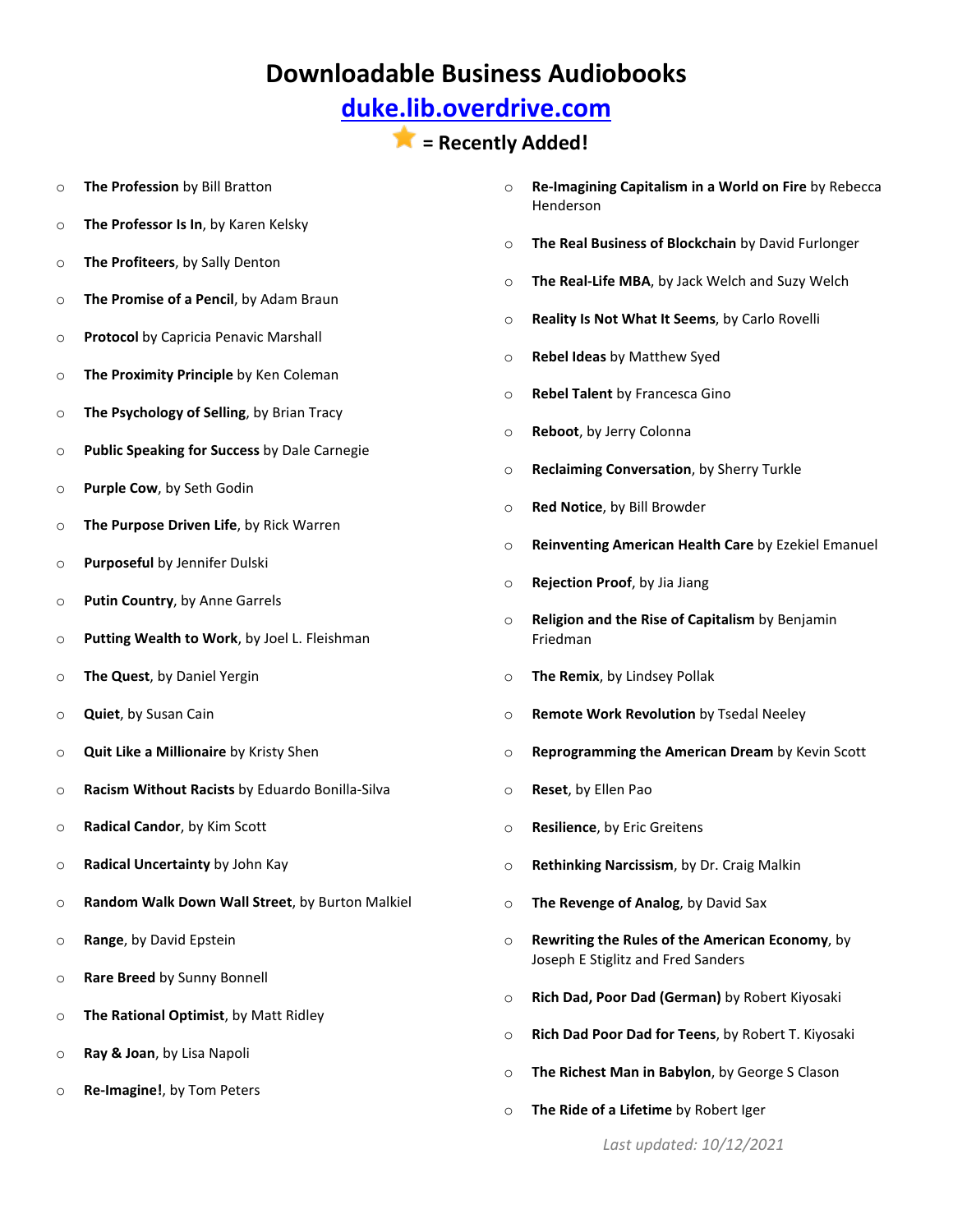## **[duke.lib.overdrive.com](http://duke.lib.overdrive.com/580CD704-325D-4FD1-8509-4C616352EDE6/10/50/en/Default.htm)**

#### **= Recently Added!**

o **The Right Kind of Crazy**, by Adam Steltzner o **The Rise and Fall of Nations**, by Ruchir Sharma o **Rising Strong**, by Brené Brown o **Risk and Return** by Yomi Jemibewon o **The Road to Character**, by David Brooks o **The Road to Ruin**, by James Rickards o **The Road to Serfdom**, by Friedrich Hayek o **Roadside MBA**, by Michael Mazzeo, et al o **Run to Win** by Stephanie Schriock o **Running on Empty**, by Christine Musello o **Salt, Sugar, Fat**, by Michael Moss o **Sapiens** by Yuval Noah Harari o **Scale** by Geoffrey West o **Scaling Up Excellence**, by Robert I Sutton o **Scam Me If You Can** by Frank Abagnale o **The Scientist and the Spy** by Mara Hvistendahl o **Scout Mindset** by Julia Galef o **Scrappy**, by Terri L. Sjodin o **The Search for Modern China**, by Jonathan D. Spence o **Search Inside Yourself**, by Chade-Meng Tan o **Secrecy World**, by Jake Bernstein o **The Secret Life of Groceries** by Benjamin Lorr o **Secrets of Sand Hill Road** by Scott Kupor o **Secrets of the Millionaire Mind**, by T Harv Eker o **Seeing Around Corners** by Rita McGrath o **The Sell**, by Fredrik Eklund and Bruce Littlefield o **Seoul Man**, by Frank Ahrens o **Seven Thousand Ways to Listen**, by Mark Nepo o **The Seventh Sense**, by Joshua Cooper Ramo o **The Shining Path** by Orin Starn o **The Shock Doctrine** by Naomi Klein o **Shoe Dog**, by Phil Knight o **Shrinking Violets**, by Joe Moran o **Shut Up and Listen!** by Tilman Fertitta o **Side Hustle**, by Chris Guillebeau o **Silicon States** by Lucie Greene o **The Silo Effect**, by Gillian Tett and Fiona Hardingham o **Simply Managing** by Henry Mintzberg o **The Sixth Extinction**, by Elizabeth Kolbert o **Sizing People Up** by Robin Dreeke o **Skin in the Game** by Nassim Nicholas Taleb o **Skip the Line** by James Altuchar o **Smacked** by Eilene Zimmerman o **Smart People Should Build Things** by Andrew Yang o **Smartcuts**, by Shane Snow o **Smarter, Faster, Better**, by Charles Duhigg o **The Smartest Guys in the Room**, by Bethany McLean o **Snakes in Suits**, by Paul Babiak o **The Snowball**, by Alice Schroeder o **So You Want to Start a Podcast** by Kristen Meinzer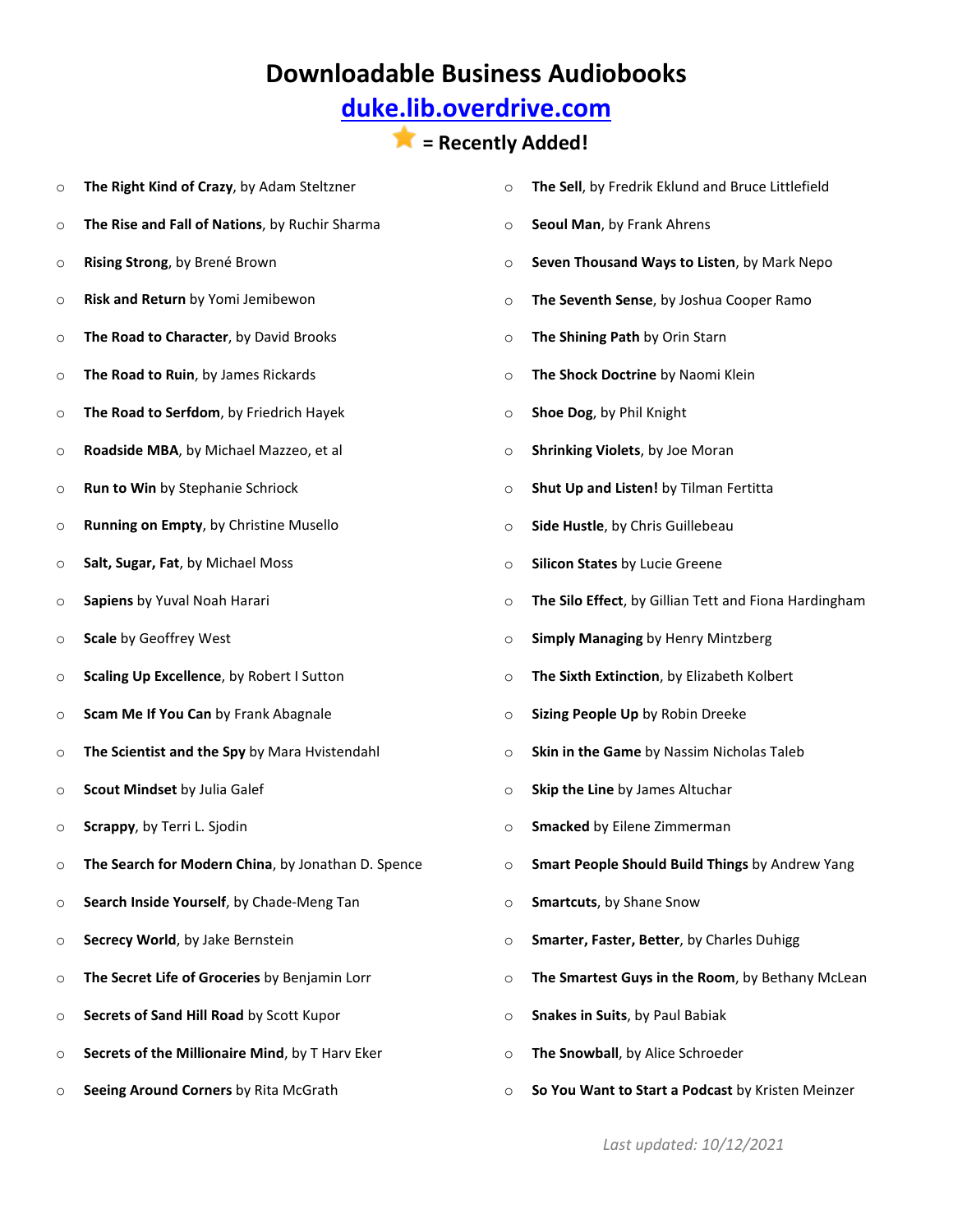## **[duke.lib.overdrive.com](http://duke.lib.overdrive.com/580CD704-325D-4FD1-8509-4C616352EDE6/10/50/en/Default.htm)**

#### **= Recently Added!**

o **The Social Animal**, by David Brooks o **Social Chemistry** by Marissa King o **The Social Instinct** by Nichola Raihani o **The Song Machine**, by John Seabrook and Dion Graham o **Sons of Wichita**, by Daniel Schulman o **Sophia of Silicon Valley**, by Anna Yen o **The Soul of Care** by Arthur Kleinman o **The Space Barons**, by Christian Davenport o **Spark Joy**, by Marie Kondo o **The SPEED of Trust**, by Stephen M.R. Covey o **The Spider Network**, by David Enrich o **Sports in America**, by James A. Michener o **Springboard**, by G. Richard Shell o **Sprint**, by Jake Knapp o **Squircle** by Francis Cholle o **Stamped from the Beginning** by Ibram X Kendi o **Start Something That Matters**, by Blake Mycoskie o **Start with No** by Jim Camp o **Start With Why**, by Simon Sinek o **The Start-up of You**, by Reid Hoffman o **Startup**, by Doree Shafrir o **The Startup Way**, by Eric Ries o **The Startup Wife** by Tahmima Anam o **Stealing Fire**, by Steven Kotler o **Stick With It**, by Sean D. Young o **Stillness is the Key** by Ryan Holiday o **Stop Doing That Sh\*t**, by Gary John Bishop o **Stories That Stick** by Kindra Hall o **The Story of More** by Hope Jahren o **The Storyteller's Secret**, by Carmine Gallo o **Strange Harvests** by Edward Posnett o **Strategic Analytics** by Jonathan Todd Ross o **Stronger** by Cindy McCain o **Stumbling on Happiness**, by Daniel Gilbert o **The Subtle Art of Not Giving a F\*ck**, by Mark Manson o **Subtract** by Leidy Klotz o **The Success Equation** by Michael J Mauboussin o **Success Habits** by Napoleon Hill o **The Success Principles**, by Jack Canfield o **Success Through Diversity**, by Carol Fulp o **The Sum of Us** by Heather McGhee o **Super Founders** by Ali Tamaseb o **Super Thinking**, by Gabriel Weinberg o **SuperBetter**, by Jane McGonigal o **Supercommunicator**, by Frank J Pietrucha and Sean Pratt o **SuperFreakonomics**, by Steven D Levitt o **Superpower**, by Russell Gold

o **Steve Jobs**, by Walter Isaacson

 *Last updated: 10/12/2021* o **Surrounded By Idiots** by Thomas Erikson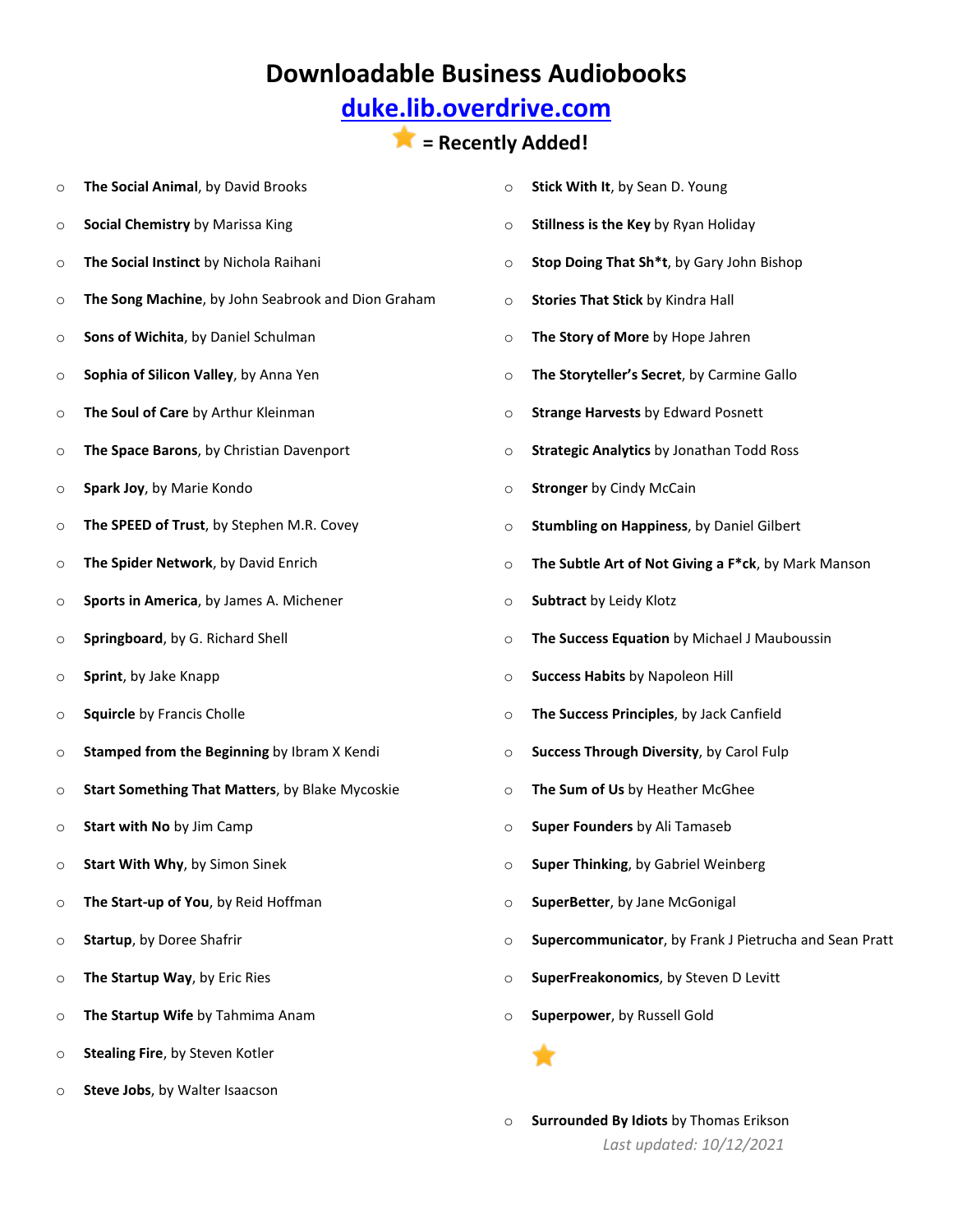## **[duke.lib.overdrive.com](http://duke.lib.overdrive.com/580CD704-325D-4FD1-8509-4C616352EDE6/10/50/en/Default.htm)**

#### **= Recently Added!**

- o **Surrounded by Psychopaths** by Thomas Erikson
- o **The Sweet Spot**, by Christine Carter
	-
- o **Systems Thinking** by Martin Brockman
- o **Systems Thinking for Social Change** by David Peter Stroh
- o **Tailspin**, by Steven Brill



- o **Talent is Overrated** by Geoff Colvin
- o **Talk Like TED**, by Carmine Gallo
- o **Talking to Strangers** by Malcolm Gladwell
- o **Team of Teams**, by Stanley McChrystal
- o **Television is the New Television**, by Michael Wolff
- o **The Ten Equations** by David Sumpter
- o **Ten Years to Midnight** by Blair Sheppard
- o **The Thank You Economy**, by Gary Vaynerchuk
- o **Thank You for Being Late**, by Thomas L. Friedman
- o **Thanks for the Feedback**, by Douglas Stone
- o **That Used to Be Us**, by Thomas L. Friedman
- o **That Will Never Work** by Marc Randolph
- o **That's Not How We Do It Here**, by John Kotter
- o **That's What She Said** by Joanne Lipman
- o **There's No Plan B for Your A Game** by Bo Eason
- o **The Thin Green Line**, by Paul Sullivan
- o **Think Again** by Adam Grant
- o **Think and Grow Rich**, by Napoleon Hill
- o **Think Like a Freak**, by Steven D Levitt
- o **Think Like a Rocket Scientist** by Ozan Varol
- o **Thinking**, by John Brockman
- o **Thinking, Fast and Slow**, by Daniel Kahneman
- o **Thinking in Bets** by Annie Duke
- o **Thinking in New Boxes** by Luc De Brabandere
- o **The Third Door**, by Alex Banayan
- o **The Third Pillar**, by Raghuram Rajan
- o **The Third Wave**, by Steve Case
- o **Thirst**, by Scott Harrison
- o **Thirsty Dragon**, by Suzanne Mustacich
- o **This Could Be Our Future** by Yancey Strickler
- o **This Is How to Get Your Next Job**, by Andrea Kay
- o **This Is Marketing**, by Seth Godin
- o **This is Not a Fashion Story** by Danielle Bernstein
- o **This Is Not a T-Shirt**, by Bobby Hundreds
- o **This Is the Year I Put My Financial Life in Order** by John Schwartz
- o **This Land** by Christopher Ketcham



- o **The Three-Box Solution** by Vijay Govindarajan
- o **The Three-Box Solution Playbook** by Vijay Govindarajan
- o **Thrive**, by Arianna Huffington
- o **Throwing Rocks at the Google Bus**, by Douglas Rushkoff
- o **Tightrope** by Nicholas Kristof
- o **Tilt**, by Niraj Dawar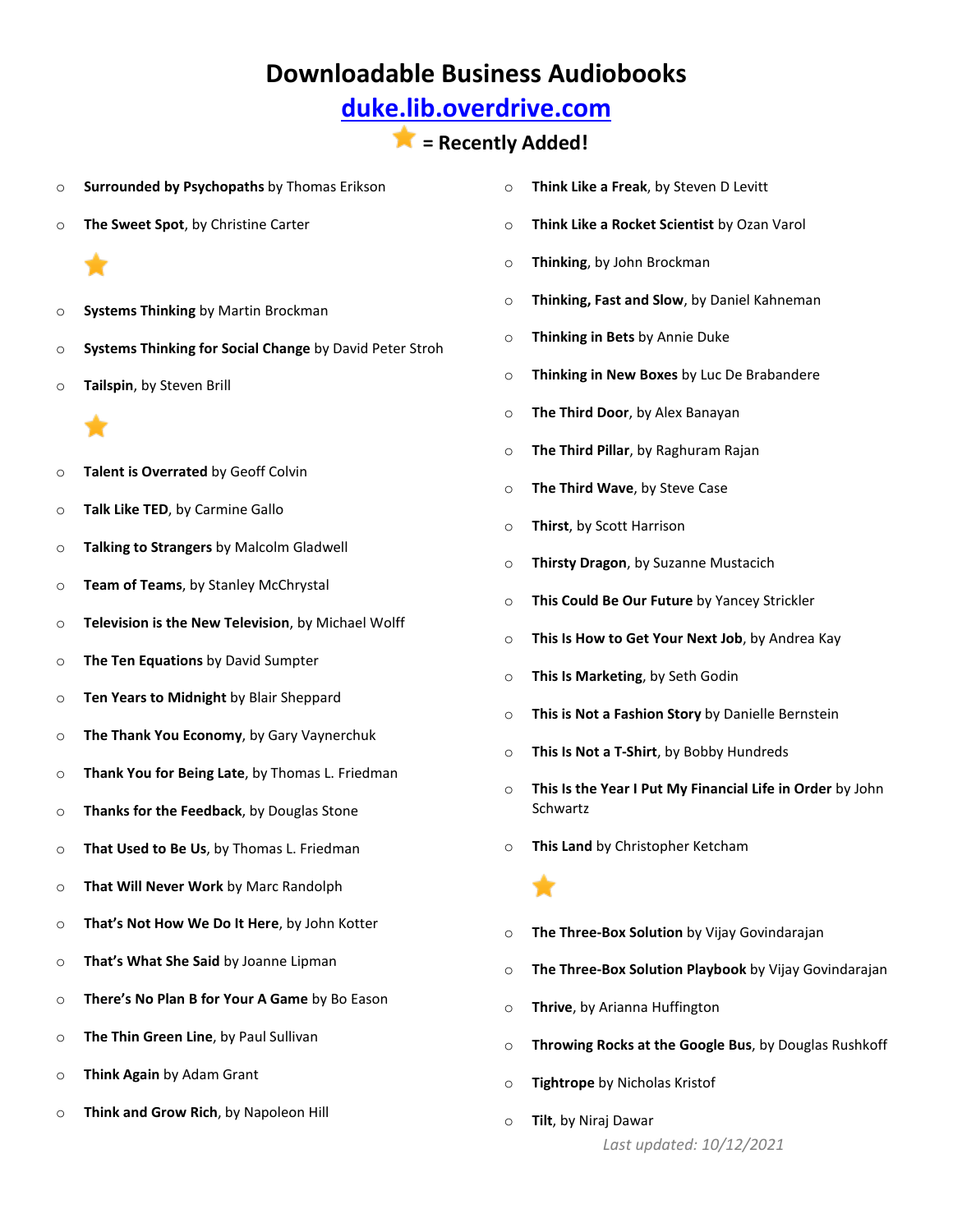## **[duke.lib.overdrive.com](http://duke.lib.overdrive.com/580CD704-325D-4FD1-8509-4C616352EDE6/10/50/en/Default.htm)**

#### **= Recently Added!**

o **Tim Cook**, by Leander Kahney o **The Tipping Point**, by Malcolm Gladwell o **Titan**, by Ron Chernow o **To Pixar and Beyond** o **To Sell is Human**, by Daniel H. Pink o **Together** by Vivek Murthy o **Too Big to Fail**, by Andrew Ross Sorkin o **Tools and Weapons** by Brad Smith o **The Total Money Makeover**, by Dave Ramsey o **Tough Choices**, by Carly Fiorina o **Traffic**, by Tom Vanderbilt and Marc Cashman o **Traffic Secrets** by Russell Brunson o **Trailblazer** by Marc Benioff o **Transaction Man** by Nicholas Lemann o **Transitions**, by William Bridges o **The Transpacific Experiment** by Matt Sheehan o **Tribe**, by Sebastian Junger o **Triggers**, by Marshall Goldsmith and Mark Reiter o **Trillion Dollar Coach**, by Eric Schmidt o **The Triumph of Injustice** by Emmanuel Saez o **True North**, by Bill George o **Trump**, by Donald J Trump o **The Truth About Your Future**, by Ric Edelman o **The Truth Machine**, by Paul Vigna o **Turn the Ship Around**, by L David Marquet o **The Tycoons**, by Charles R Morris o **Ultralearning** by Scott Young o **Unacceptable** by Melissa Korn o **Uncanny Valley** by Anna Wiener o **Uncaring** by Robert Pearl o **The Undoing Project**, by Michael Lewis o **Unfinished Business**, by Anne-Marie Slaughter o **Unraveled** by Maxine Bedat o **Unsafe Thinking** by Jonah Sachs o **Unsavory Truth**, by Marion Nestle o **Unshakeable**, by Tony Robbins o **The Unspoken Rules** by Gorick Ng o **Unstoppable Teams**, by Alden Mills o **The Unwinding**, by George Packer o **The Upside of Being Down**, by Jen Gotch o **The Upside of Inequality**, by Edward Conard o **The Upside of Irrationality**, by Dan Ariely o **The Upside of Stress**, by Kelly McGonigal o **The Upstarts**, by Brad Stone o **Upstream**, by Dan Heath o **Value(s)** by Mark Carney o **Vagabonds** by Jeff Guinn o **The Valley of Genius**, by Adam Fisher o **The Value of Everything** by Mariana Mazzacuto o **The Velvet Rope Economy**, by Nelson D. Schwartz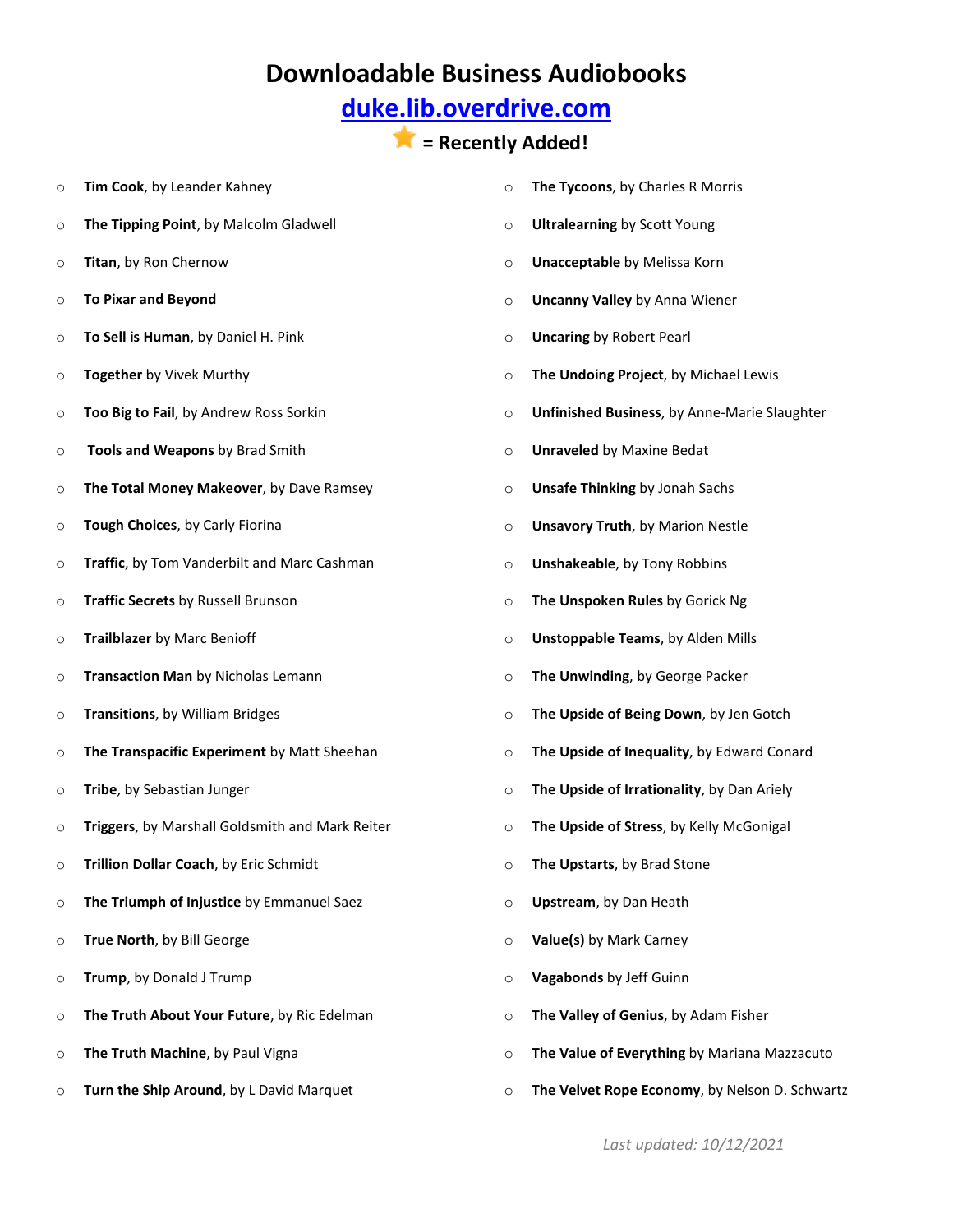## **[duke.lib.overdrive.com](http://duke.lib.overdrive.com/580CD704-325D-4FD1-8509-4C616352EDE6/10/50/en/Default.htm)**

#### **= Recently Added!**

- o **Verbal Judo, Updated Edition**, by George J. Thompson
- o **The Virgin Way**, by Richard Branson
- o **Voices from the Valley** by Moira Weigel
- o **Wanting** by Luke Burgis
- o **Warnings**, by Richard A. Clarke
- o **The Warren Buffett Way**, by Robert Hagstrom
- o **Warren Buffett's Ground Rules**, by Jeremy C Miller
- o **The Way We Eat Now** by Bee Wilson
- o **We Should All Be Millionaires** by Rachel Rodgers
- o **Wealth, Poverty, and Politics** by Thomas Sowell
- o **Wealth Secrets of the One Percent**, by Sam Wilkin
- o **What I Didn't Learn in Business School**, by Jay Barney
- o **What I Know For Sure**, by Oprah Winfrey
- o **What It Takes** by Stephen Schwarzman
- o **What Makes a Leader?**, by Daniel Goleman, et al
- o **What the Most Successful People Do Before Breakfast**, by Laura Vanderkam
- o **What to Do When the Bubble Pops** by Harry Dent
- o **What to Do When You're New**, by Keith Rollag and Walter Dixon
- o **What Would the Great Economists Do?,** by Linda Yueh
- o **What You're Really Meant to Do**, by Robert Steven Kaplan
- o **What's Your Problem** by Thomas Wedell-Wedellsborg
- o **When**, by Daniel H. Pink
- o **When Breath Becomes Air**, by Paul Kalanithi
- o **When Genius Failed**, by Roger Lowenstein
- o **When to Jump**, by Mike Lewis
- o **When to Rob a Bank**, by Steven Levitt and Stephen Dubner
- o **Where Are the Customers' Yachts?** By Fred Schwed
- o **Where Does It Hurt?**, by Jonathan Bush
- o **Where Good Ideas Come From**, by Steven Johnson
- o **Where You Are is Not Who You Are** by Ursula Burns
- o **Where's My Money?** By Bob Carlson
- o **Whistleblower** by Susan Fowler
- o **White Fragility** by Robin DiAngelo
- o **White House, Inc** by Dan Alexander
- o **White Trash**, by Nancy Isenberg
- o **Who Do We Choose to Be?** By Margaret Wheatley
- o **Who is Michael Ovitz?**, by Michael Ovitz
- o **Who Moved my Cheese?**, by Spenser Johnson, et al
- o **A Whole New Mind**, by Daniel Pink
- o **Why Are We Yelling?** by Buster Benson
- o **Why Nations Fail**, by Daron Acemoglu
- o **Why Superman Doesn't Take Over the World**, by J. Brian O'Roark
- o **Why They Do It**, by Eugene Soltes
- o **Why We Buy** by Paco Underhill
- o **Why We're Wrong About Nearly Everything** by Bobby Duffy
- o **Wikinomics**, by Don Tapscott
- o **Wild Ride**, by Adam Lashinsky
- o **Win At All Costs** by Matt Hart